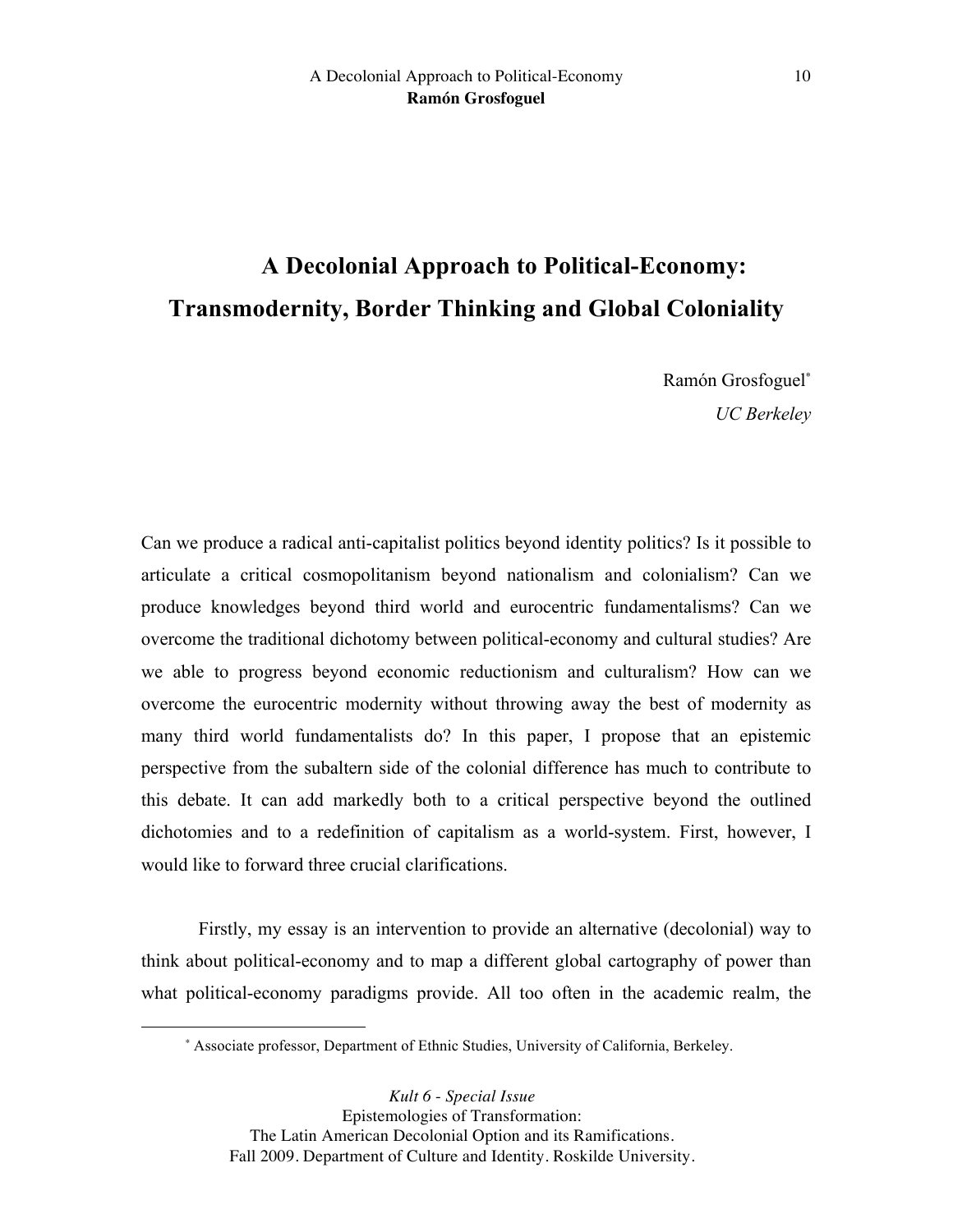academic and existential position which I bring forth here is dismissed on the grounds that it is political. And indeed, this is a political text. But were we to dismiss all academic texts on the grounds of their political character, we would simply have no academic texts left! Among other things, what I set forth to show here, is precisely the political character of western knowledge construction. Unlike other traditions of knowledge, the western is a point of view that does not assume itself as a point of view. In this way, it hides its epistemic location, paving the ground for its claims about universality, neutrality and objectivity. The decisive difference between this essay and neo-liberal, neo-marxist, marxist, weberian, wallersteinean or globalisation political-economist academic production is, then, that I am not hiding the epistemic location from where I am thinking.

Secondly, this is not an essentialist, fundamentalist, anti-European critique. It is a perspective that is critical of both Eurocentric and Third World fundamentalisms, colonialism and nationalism. Border thinking, one of the epistemic perspectives to be discussed in this article, is precisely a critical response to both hegemonic and marginal fundamentalisms. What all fundamentalisms share (including the Eurocentric one) is the premise that there is only one sole epistemic tradition from which to achieve Truth and Universality. However, my main points here are three: 1) that a decolonial epistemic perspective requires a broader canon of thought than simply the Western canon (including the Left Western canon); 2) that a truly universal decolonial perspective cannot be based on an abstract universal (one particular that raises itself as universal global design), but would have to be the result of the critical dialogue between diverse critical epistemic/ ethical/ political projects towards a pluriversal as opposed to a universal world; 3) that decolonization of knowledge would require to take seriously the epistemic perspective/ cosmologies/ insights of critical thinkers from the Global South thinking from and with subalternized racial/ ethnic/ spiritual/ sexual spaces and bodies. Postmodernism and post structuralism as epistemological projects are caught within the

 $\overline{a}$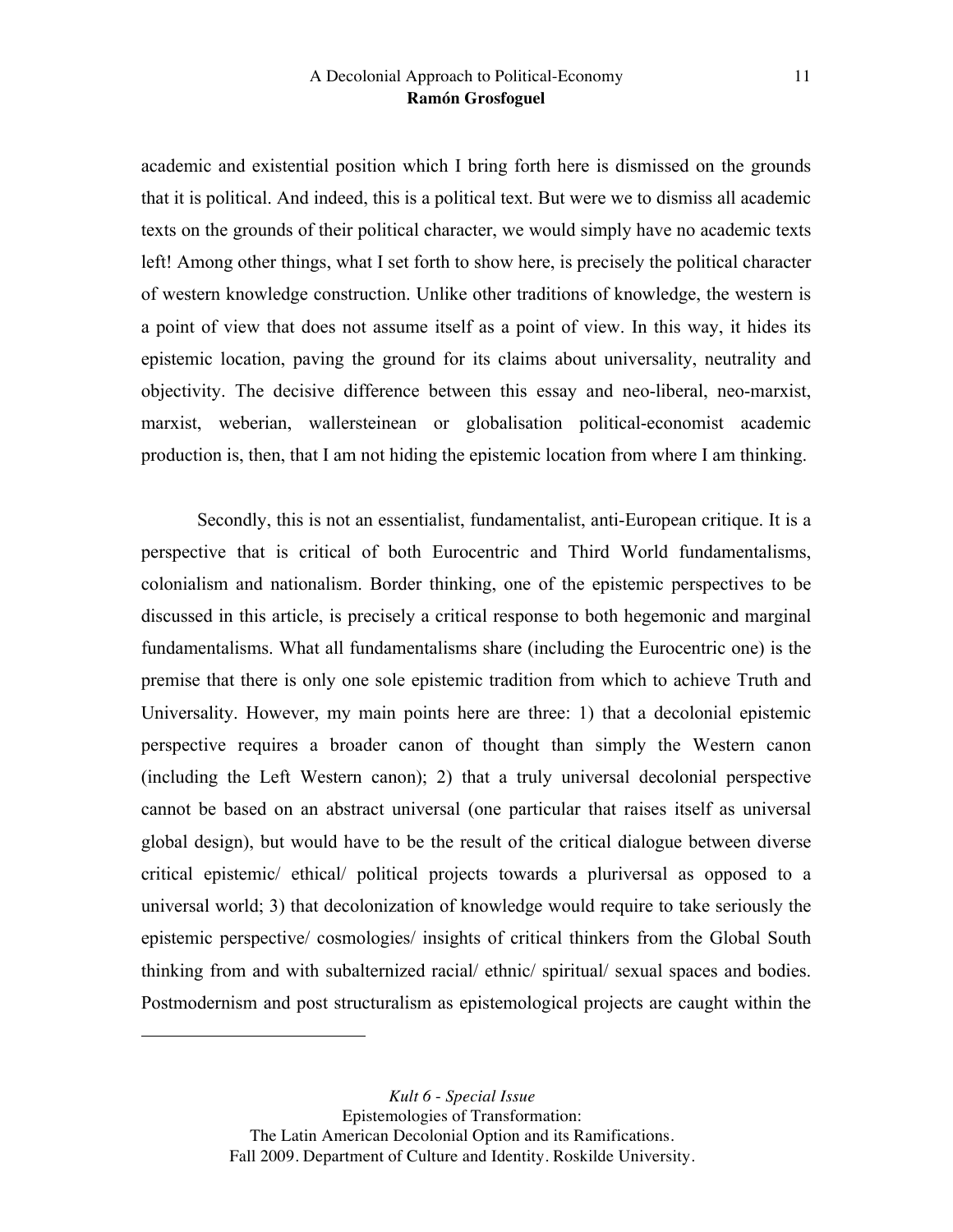Western canon reproducing within its domains of thought and practice a particular form of coloniality of power/ knowledge. And this also applies to the paradigms of politicaleconomy.

Finally, my interest here lies in the continuities between the colonial past and current global colonial/ racial hierarchies. All too often, the social sciences and the humanities' focus on intricacies, nuances or indeterminacies of the historical process, contribute to the invisibility of coloniality. It is not accidental that the insistence on pointing at the continuities of colonial mechanisms of exclusion and oppression most often comes from the subaltern groups, and not from established scholars in the academic world. It is enough to participate in the World Social Forum and in general to come close to social movements in Latin America and elsewhere, to corroborate that the ideas which I present here are, indeed, up to date and pertinent to the vast majority of the world's population<sup>1</sup>. These conceptualizations are, however, often classified as "outdated" within the academic realm. This conceptualization only confirms my point – that far from having overcome the linear evolutionist and paternalistic model of Europe being the developed and the rest being underdeveloped, academics continue labeling the conceptualizations of subaltern subjects as ideas that belong to the past, which, unsurprisingly, Europe has long-gone overcome. This not only brings about questions on the legitimacy of knowledge and knowledge production; it also shows that subalternized subjects are regarded as incapable of conceptualizing their own realities.

I argue that an epistemic perspective from racial/ethnic subaltern locations will significantly augment a radical decolonial critical theory beyond the ways traditional

<sup>1</sup> See, for example, Santos (2007) and Walsh and García (2002), the different communiqués of the Zapatistas at http://enlacezapatista.ezln.org.mx/,

the Charter of Principles from the World Social Forum at

http://www.forumsocialmundial.org.br/main.php?id\_menu=4&cd\_language=2, the principles of the Peace Community in San José de Apartadó (Colombia) at http://cdpsanjose.org/?q=/node/8,.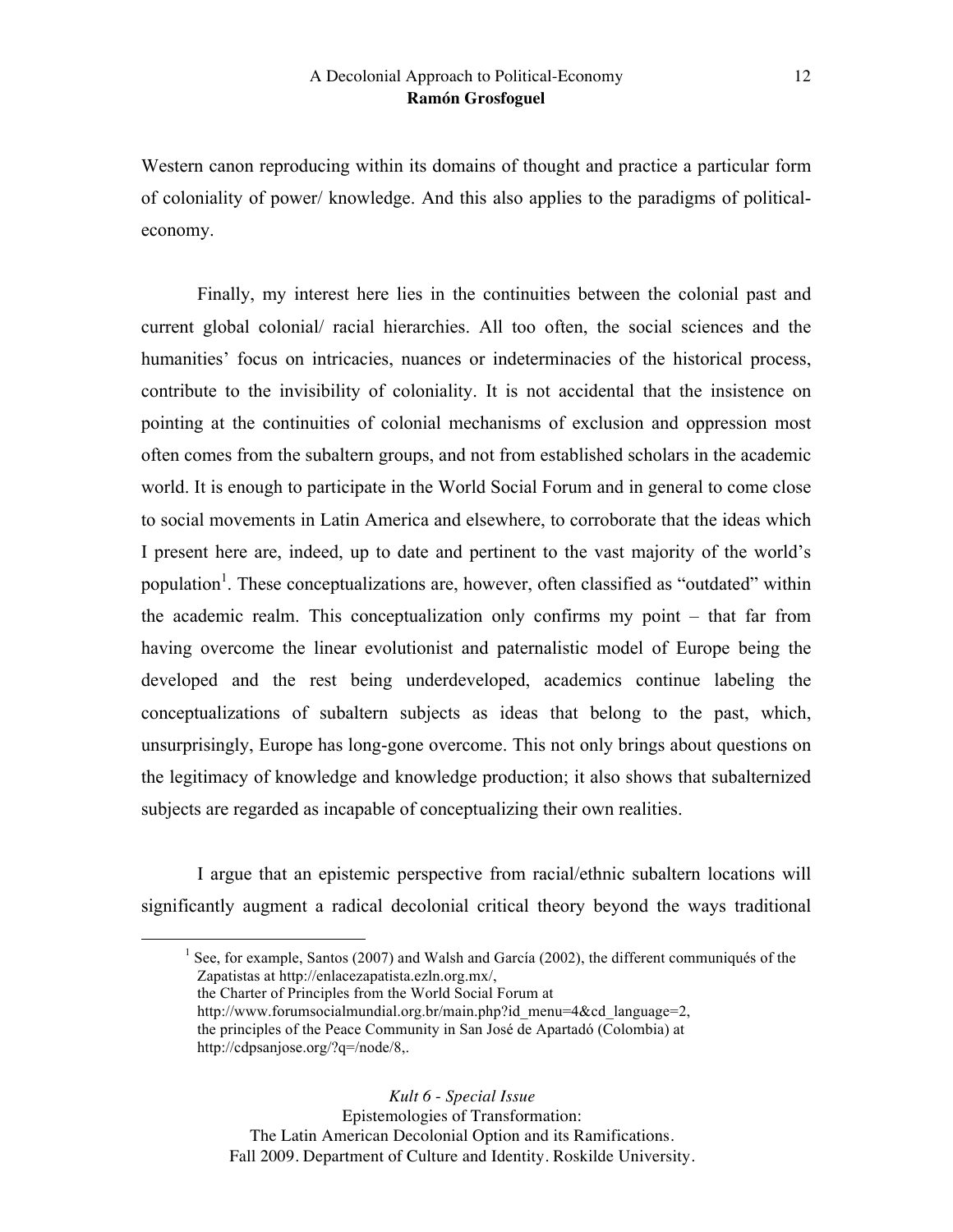political-economy paradigms conceptualize capitalism as a global or world-system. The idea being to decolonize political-economy paradigms as well as world-system analysis and to propose an alternative decolonial conceptualization of the world-system. To this end I have divided this paper into seven parts. The first part provides an epistemic discussion about the implications of the epistemological critique of feminist and subalternized racial/ethnic intellectuals to western epistemology. The second part addresses the implications of these critiques to the way we conceptualize the global or world system. The third part is a discussion of global coloniality today. The remainder of the essay explores notions of border thinking, transmodernity and socialization of power as decolonial alternatives to the present world-system.

# **1. Epistemological Critique**

The contribution of racial/ethnic and feminist subaltern perspectives to epistemological questions is crucial to this essay. The hegemonic Eurocentric paradigms that have informed western philosophy and sciences in the 'modern/colonial capitalist/patriarchal world-system' (Grosfoguel, 2005, 2006b) for the last 500 hundred years assume a universalistic, neutral, objective point of view. Chicana and black feminist scholars (Moraga and Anzaldua, 1983; Collins, 1990) as well as third world scholars inside and outside the United States (Dussel, 1977; Mignolo, 2000) reminded us that we always speak from a particular location in the power structures. No one escapes the class, sexual, gender, spiritual, linguistic, geographical, and racial hierarchies of the 'modern/colonial capitalist/patriarchal world-system'. As feminist scholar Donna Haraway (1988) has stated, our knowledges are always situated. Black feminist scholars called their perspective 'afro-centric epistemology' (Collins, 1990) (which is not equivalent to the afrocentrist perspective) while the Latin American philosopher of liberation, Enrique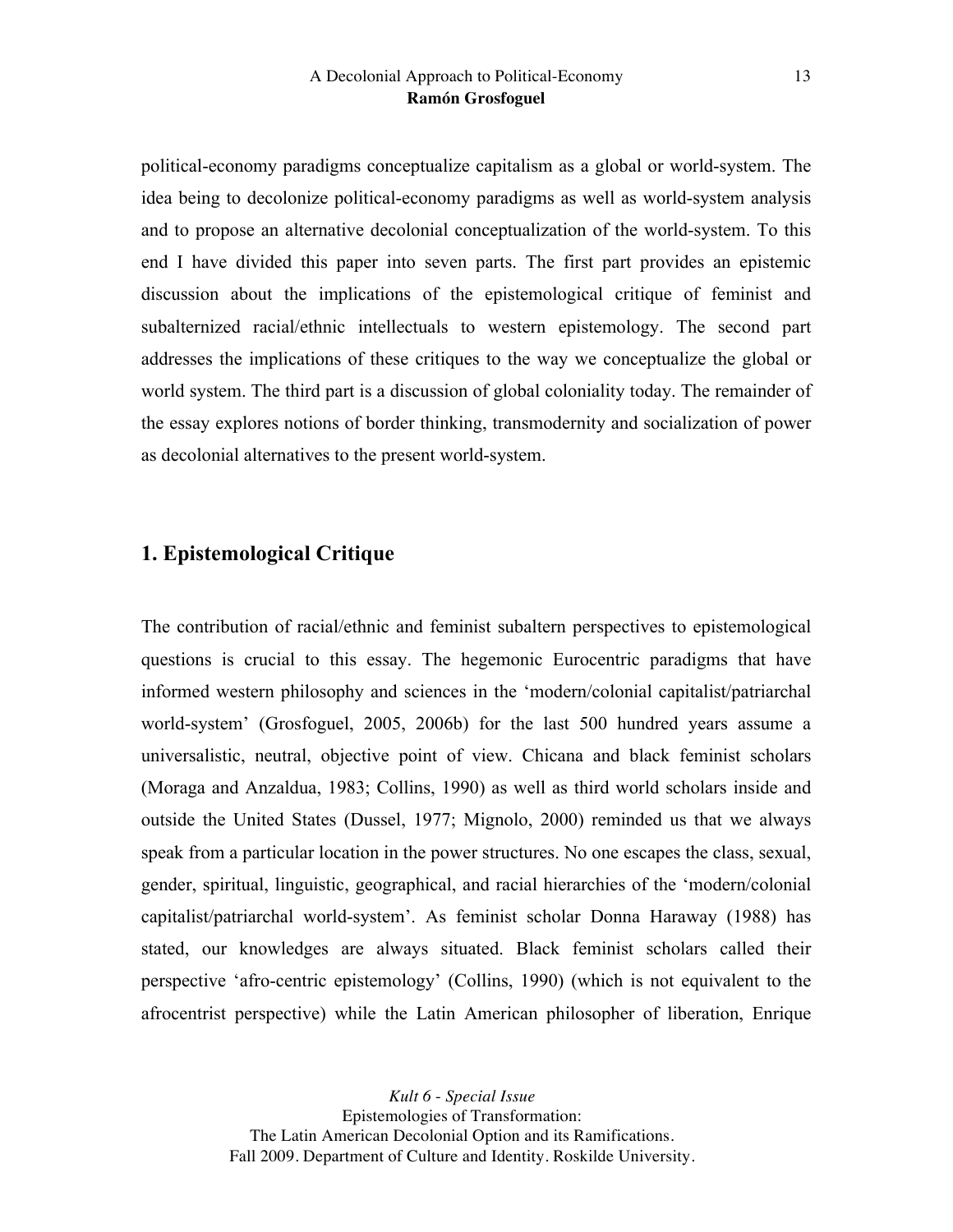Dussel, called it 'geopolitics of knowledge' (Dussel, 1977) and following Fanon (1967) and Anzaldua (1987) I use the term, 'body-politics of knowledge.'

This is not only a question about social values in knowledge production, or about our knowledge being always partial knowledge. The main point here is the locus of enunciation, that is, the geo-political and body-political location of the subject that speaks. In western philosophy and sciences the subject that speaks is always hidden, concealed, erased from the analysis. The 'ego-politics of knowledge' of western philosophy has always privileged the myth of a *non-situated* ego, ego meaning the conscious thinking subject. Ethnic/racial/gender/sexual epistemic location and the subject that speaks are always decoupled. By delinking ethnic/racial/gender/sexual epistemic location from the subject that speaks, western philosophy and sciences are able to produce a myth about a *Truthful Universal* knowledge that conceals who is speaking, as well as, obscuring the geo-political and body-political epistemic location in the structures of colonial power/knowledge from which the subject speaks<sup>2</sup>.

It is important to distinguish the *epistemic* location from the *social* location. Just because one is socially located on the oppressed side of power relations, does not automatically mean that he/she is epistemically thinking from a subaltern epistemic location. Precisely, the success of the modern/colonial world-system consists in making subjects that are socially located on the oppressed side of the colonial difference, think epistemically like the ones in the dominant positions. Subaltern epistemic perspectives are knowledge coming from below that produces a critical perspective of hegemonic knowledge in the power relations involved. I am not claiming an epistemic populism where knowledge produced from below is automatically an epistemic subaltern knowledge. I claim that all knowledges are epistemically located in the dominant or the

<sup>&</sup>lt;sup>2</sup> For thorough investigations into the Eurocentric characteristics of western philosophy and science see, among others, Nelson Maldonado-Torres (2004, 2008), Oyewumi Oyeronke (1997), and Wynter (2007).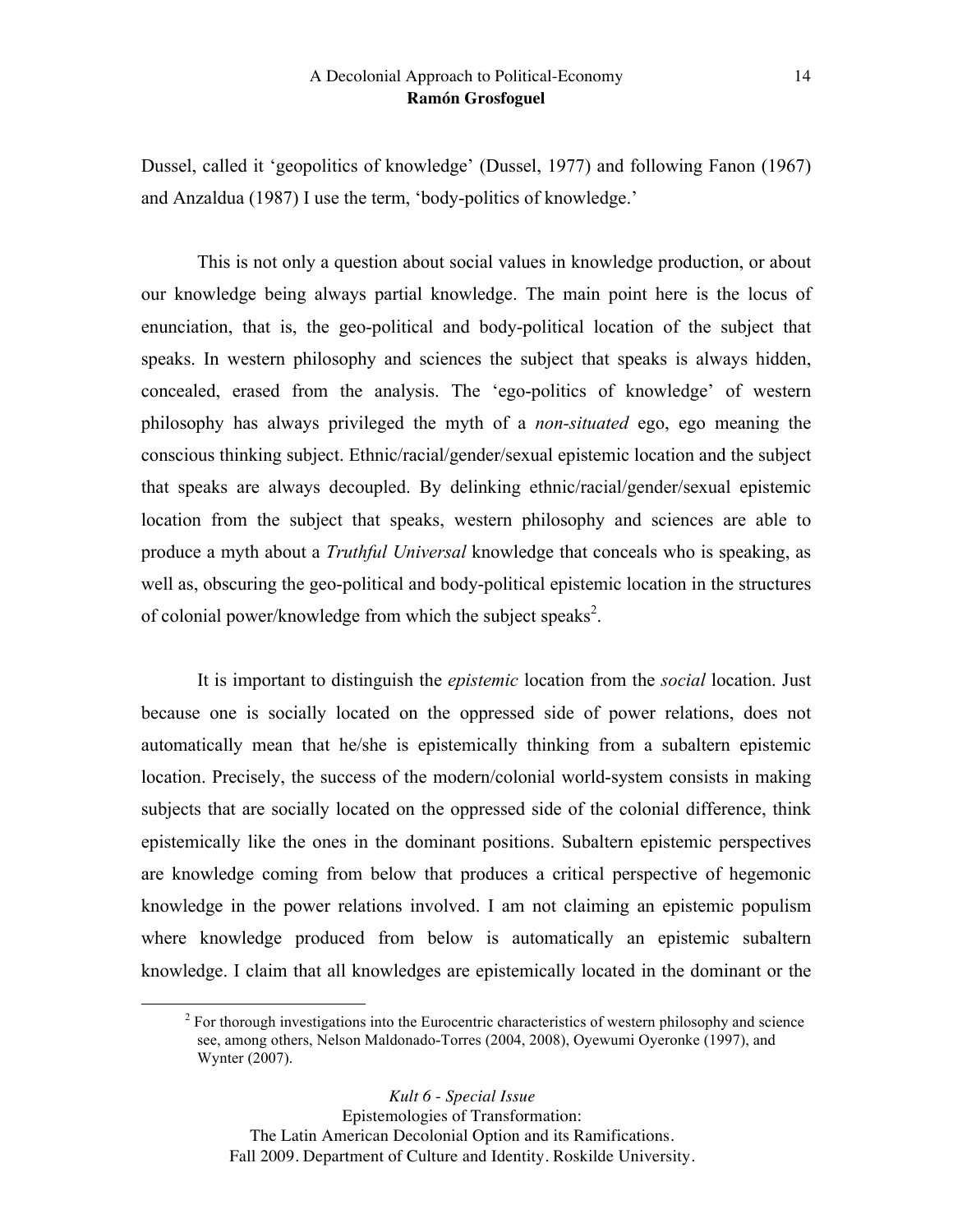subaltern side of the power relations and that this positioning is related to the geo- and body-politics of knowledge. The disembodied and unlocated neutrality and objectivity of the ego-politics of knowledge is a western myth.

Rene Descartes, the founder of modern western philosophy, inaugurates a key moment in the history of western thought in which he replaces God – as the foundation of knowledge in the theo-politics of knowledge of the European Middle Ages – with *western man* as the foundation of knowledge in European modernity. All the attributes of God are now extrapolated to western man; I intentionally use the gendered term in this context<sup>3</sup>. Universal truth beyond spatial and temporal limits, privileges access to the laws of the Universe, and grants the capacity to produce scientific knowledge and theory placed in the mind of western man. The Cartesian *ego-cogito, ergo sum* (I think, therefore I am) is the foundation of modern western science. By producing dualisms between mind and body and between mind and nature, Descartes was able to claim nonsituated, universal, God-eyed view knowledge. This is what the Colombian philosopher Santiago Castro-Gomez called the 'point zero' perspective of Eurocentric philosophies (Castro-Gomez 2005). The *point zero* is the point of view that conceals itself; that is, it is the point of view that represents itself as being without a point of origin. It is this *god-eye view* that always hides its local and particular perspective under an abstract universalism. western philosophy privileges the ego politics of knowledge over the geopolitics of knowledge and the body-politics of knowledge. Historically, this has allowed western man to represent his knowledge as the only one capable of achieving a universal consciousness, and to dismiss non-western knowledge as particularistic and, so unable to achieve universality.

This epistemic strategy has been crucial for western global designs. As the west denies the location of the subject of enunciation, European/Euro-American colonial

<sup>&</sup>lt;sup>3</sup> Cf. Sylvia Wynter (2007).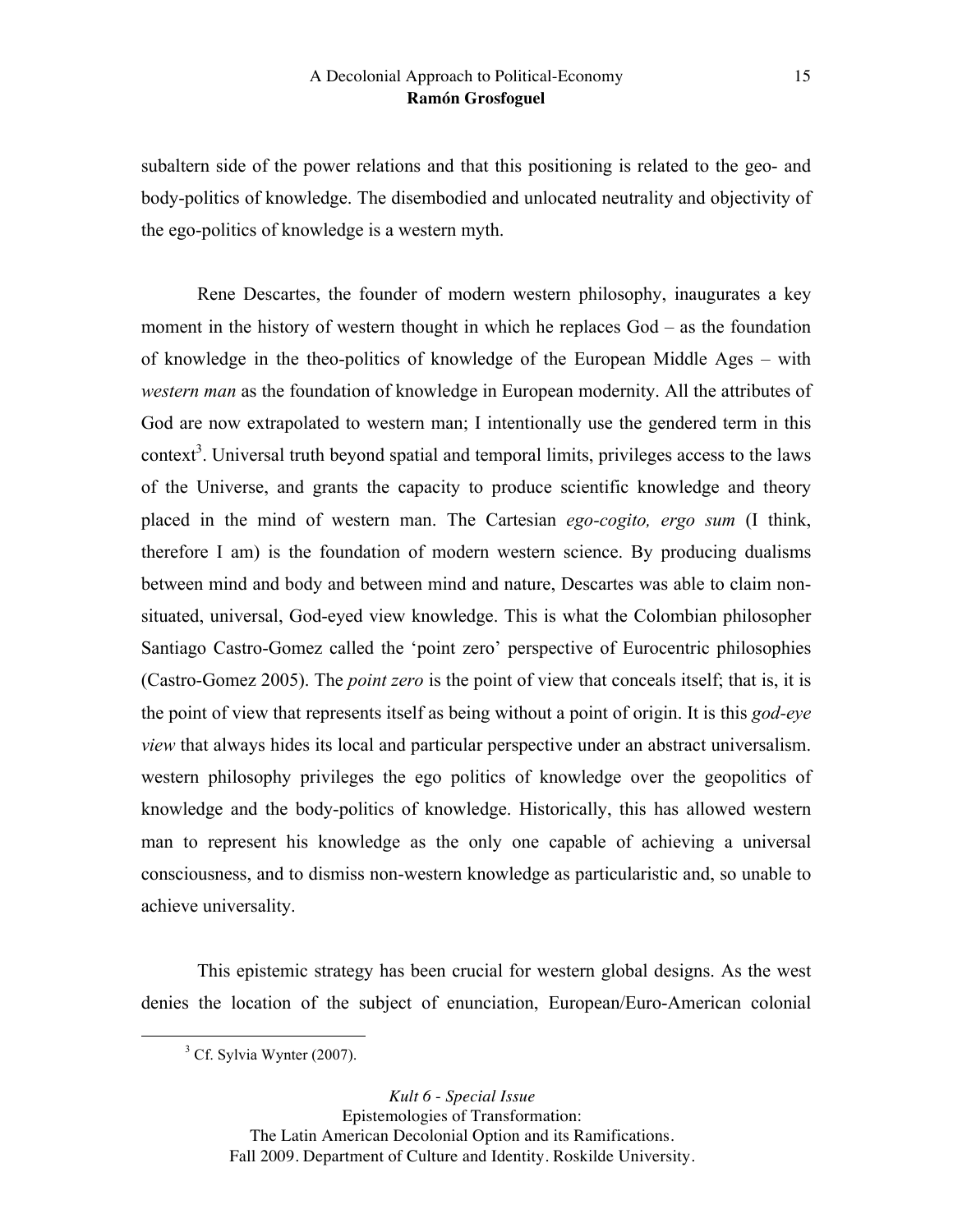expansion and domination construct a hierarchy of superior and inferior knowledge and, thus, of superior and inferior people around the world. We went from the  $16<sup>th</sup>$  century characterization of 'people without writing' to the  $18<sup>th</sup>$  and  $19<sup>th</sup>$  century characterization of 'people without history,' to the  $20<sup>th</sup>$  century characterization of 'people without development' and more recently, to the early 21<sup>st</sup> century of 'people without democracy'. We went from the  $16<sup>th</sup>$  century 'rights of people' (the Sepulveda versus de las Casas debate, in the school of Salamanca in the mid-16<sup>th</sup> century), to the  $18<sup>th</sup>$  century 'rights of man' (the Enlightment philosophers), and to the late  $20<sup>th</sup>$  century 'human rights'. This changing nomenclature is part of global the strategies articulated to the simultaneous production and reproduction of an international division of labor of core/periphery that overlaps with the global racial/ethnic hierarchy of Europeans/non-Europeans.

However, as Enrique Dussel (1994) reminds us, the Cartesian *ego cogito, ergo sum* was preceded by 150 years (since European colonial started in 1492) of the European *ego conquiro* (I conquer, therefore I am). This ego required the the social, economic, political and historical conditions of imperialism to assume the god-like arrogance to be placed as the foundation of all *truthful* knowledge. It is the subjectivity of those of those central to the world, because they have conquered it — they were Imperial Beings. What are the decolonial implications of this epistemological critique to our knowledge production and to our concept of world-system?

# **2. Coloniality of Power as the Matrix of the Modern/Colonial World**

Globalization studies, political-economy paradigms and world-system analysis — with only a few exceptions<sup>4</sup> — have not derived the epistemological and theoretical implications of the epistemic critique coming from subaltern locations in the colonial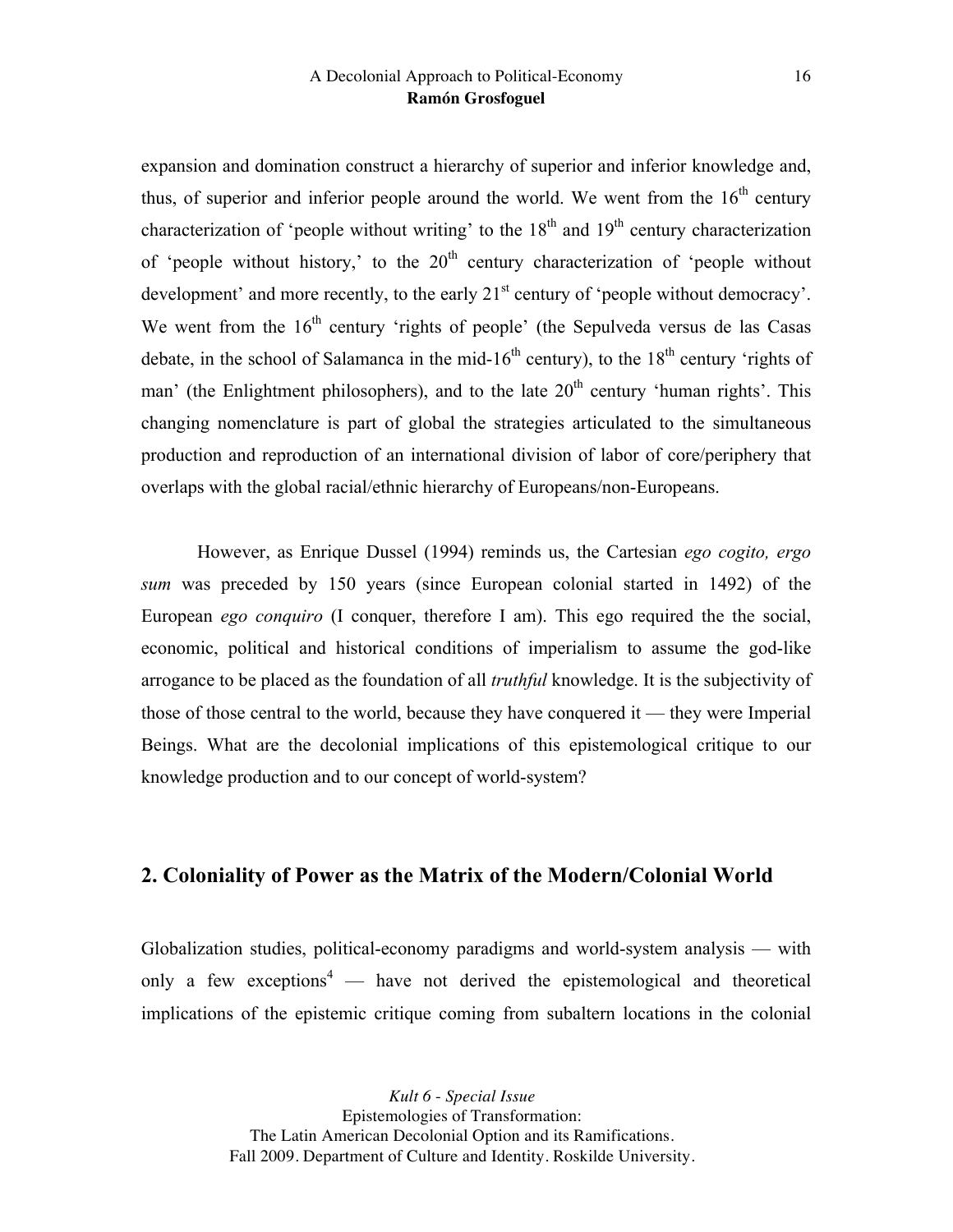divide and expressed in academia through ethnic studies and woman studies. They continue to produce knowledge from the western man's point zero god-eye view. This has led to important problems in the way we conceptualize global capitalism and the 'world-system'. These concepts are in need of decolonization and this can only be achieved with a decolonial epistemology that overtly assumes a decolonial geo- and body-politics of knowledge as points of departure to a radical critique.

If we analyze the European colonial expansion from a Eurocentric point of view, we survey a picture in which the origins of the so-called capitalist world-system is primarily produced by the inter-imperial competition among European Empires. The primary motive for this expansion was to find shorter routes to the East, which led accidentally to the *discovery* and, eventual, Spanish colonization of the Americas. From this perspective, the capitalist world-system would be primarily an economic system that determine the behavior of the major social actors through the logic of making profits as manifested in the extraction of surplus value and the ceaseless accumulation of capital on a world-scale. Moreover, the concept of capitalism implied in this perspective privileges economic relations over other social relations. Accordingly, the transformation in the relations of production produces a new class structure typical of capitalism as opposed to other social systems and forms of domination. Class analysis and economic structural transformations are privileged over other power relations.

Without denying the importance of the endless accumulation of capital on a world scale and the existence of a particular class structure in global capitalism, I raise the following epistemic question: How would the world-system appear if we move the locus of enunciation from the European man to an Indigenous women in the Americas, to, say Rigoberta Menchu in Guatemala or to Domitila in Bolivia? I do not pretend to speak for or represent the perspective of these indigenous women. What I attempt to do is to shift

<sup>4</sup> Some of these exceptions are Amin (1989, 1998, 2006) and Quijano (1998, 2000).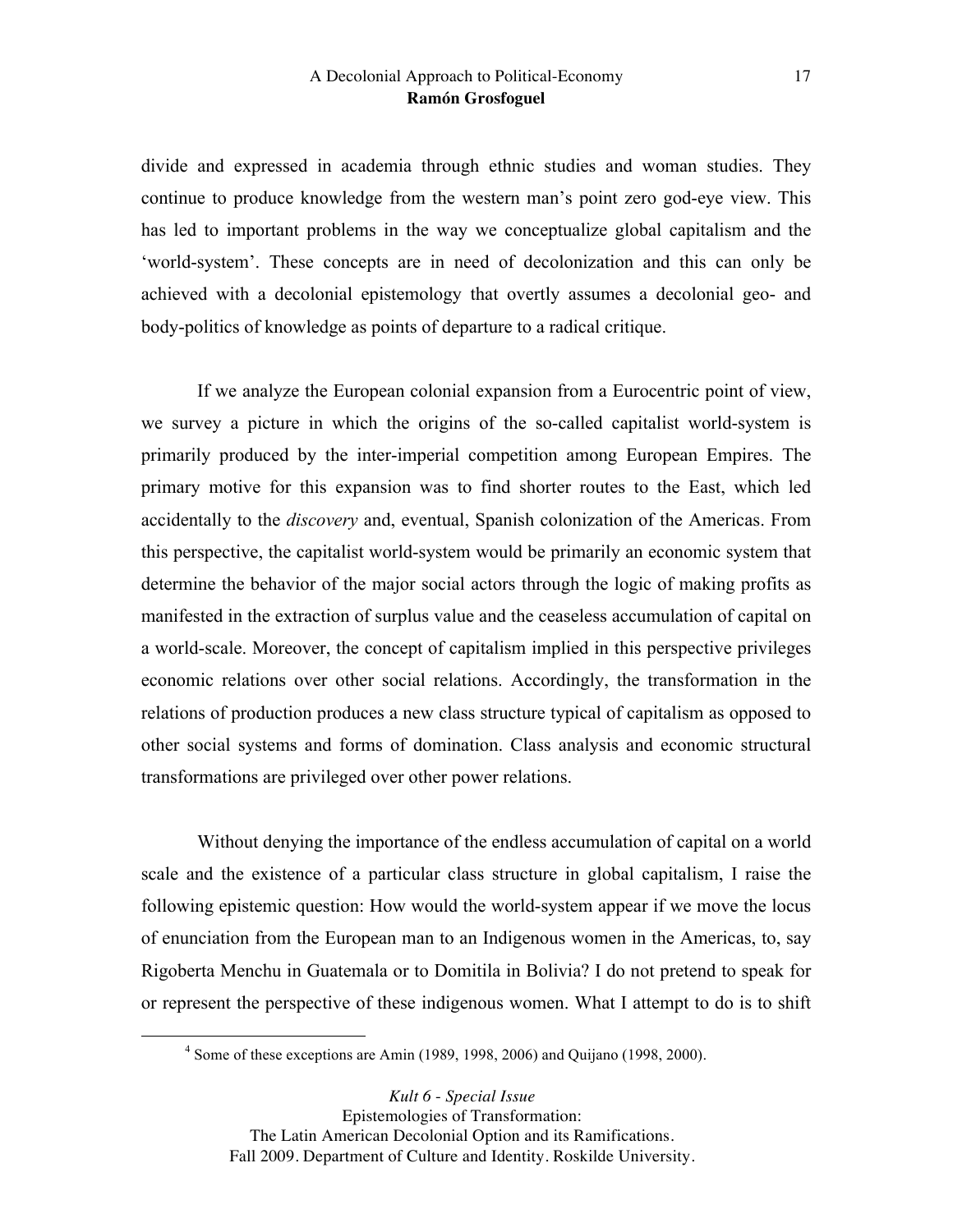the foundations on which these paradigms are based. The first implication of shifting our geopolitics of knowledge is that what began with the arrival of the Spanish in the Americas in the late 15th century was not only an economic system of capital and labor for the production of commodities to be sold for a profit in the world market. This was a crucial part, but was not the sole element of a complex *package*. In the Americas there emerged a broader, deeper, and more tangled power structure that an economic reductionist perspective of the world-system can account for. From the perspective of an indigenous woman in the Americas it was, a more complex world-system than politicaleconomy paradigms and world-system analysis portrays. A European/ capitalist/ military/ christian/ patriarchal/ white/ heterosexual/ male arrived in the Americas and established simultaneously (spatially and temporally) several entangled global hierarchies that for purposes of clarity in this exposition I list below as if they were separate from each other:

- 1. A particular global class formation where a diversity of forms of labor (slavery, semi-serfdom, wage labor, petty-commodity production, etc.) are going to coexist and be organized by capital as a source of production of surplus value through the selling of commodities for a profit in the world market;
- 2. An international division of labor at the core and the periphery where capital organized labor at the periphery operates within coerced and authoritarian forms (Wallerstein, 1974);
- 3. An inter-state system of politico-military organizations controlled by European males and institutionalized in colonial administrations (Wallerstein, 1979);
- 4. A global racial/ethnic hierarchy that privileges European people over non-European people (Quijano, 1993, 2000);
- 5. A global gender hierarchy that privileges males over females and European patriarchy over other forms of gender relations (Spivak 1988; Enloe 1990);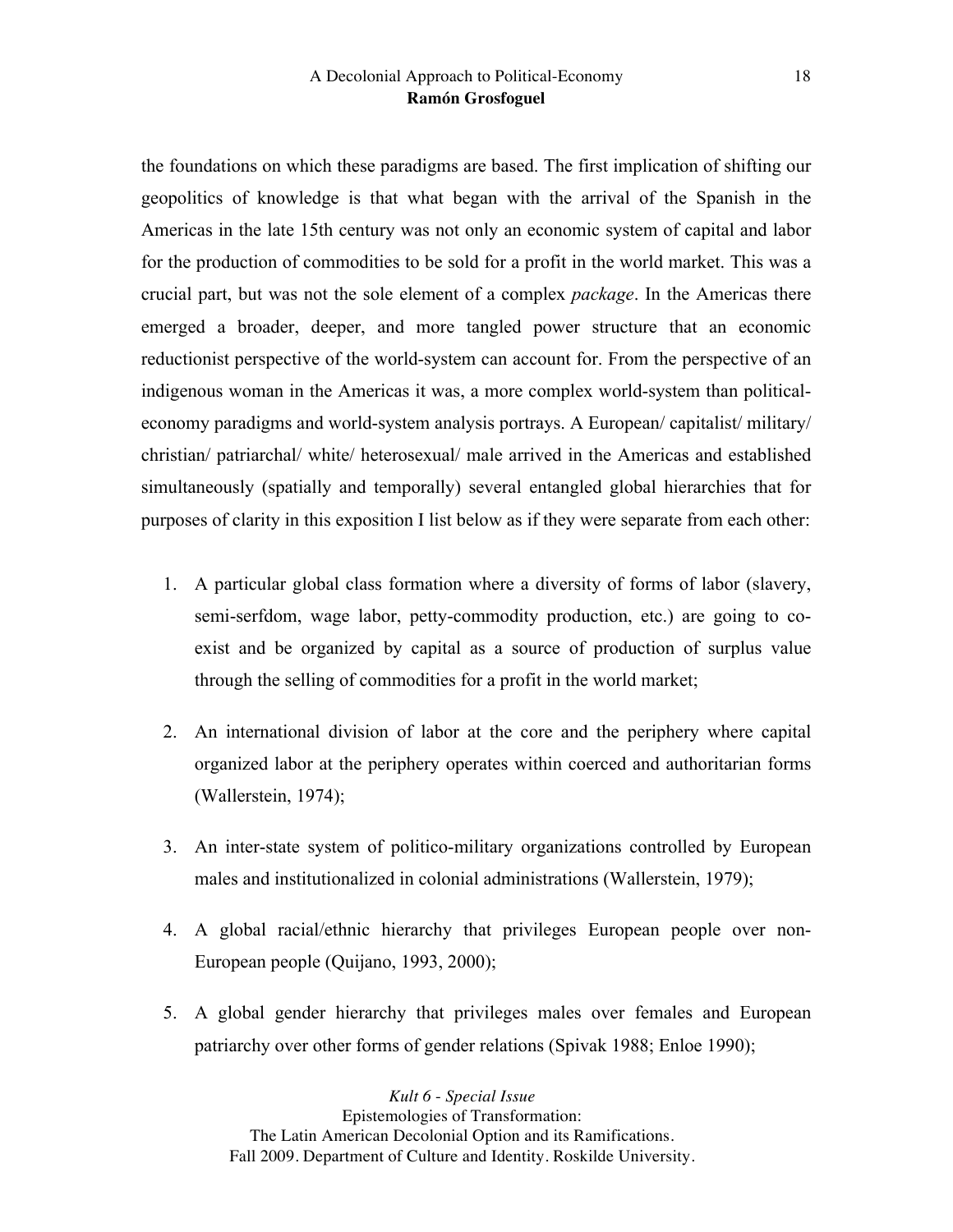- 6. A sexual hierarchy that privileges heterosexuals over homosexuals and lesbians (it is important to remember that most indigenous peoples in the Americas did not consider sexuality among males a pathological behavior and has no homophobic ideology);
- 7. A spiritual hierarchy that privileges Christians over non-Christian/non-western spiritualities institutionalized in the globalization of the Christian (Catholic and later Protestant) church;
- 8. An epistemic hierarchy that privileges western knowledge and cosmology over non-western knowledge and cosmologies, and institutionalized in the global university system (Mignolo 1995, 2000; Quijano 1991);
- 9. A linguistic hierarchy between European languages and non-European languages that privileges communication and knowledge/theoretical production in the former and subalternize the latter as sole producers of folklore or culture but not of knowledge/theory (Mignolo 2000).

It is not an accident that the thinkers from the south and their conceptualization of the world-system, from decolonial perspectives, will question traditional conceptualizations produced by thinkers from the north. Following Peruvian sociologist, Aníbal Quijano (1991, 1998, 2000), we could conceptualize the present world-system as a historicalstructural heterogeneous totality with a specific power matrix that he calls a 'colonial power matrix' (*patrón de poder colonial*). This matrix affects all dimensions of social existence such as sexuality, authority, subjectivity and labor (Quijano 2000).

The  $16<sup>th</sup>$  century initiates a new global colonial power matrix that by the late  $19<sup>th</sup>$ century came to cover the whole planet. To take Quijano's argument a step further, I conceive of the coloniality of power as an entanglement or, to use U.S. third world feminist concept, intersectionality (Crenshaw, 1989; Fregoso, 2003) of multiple and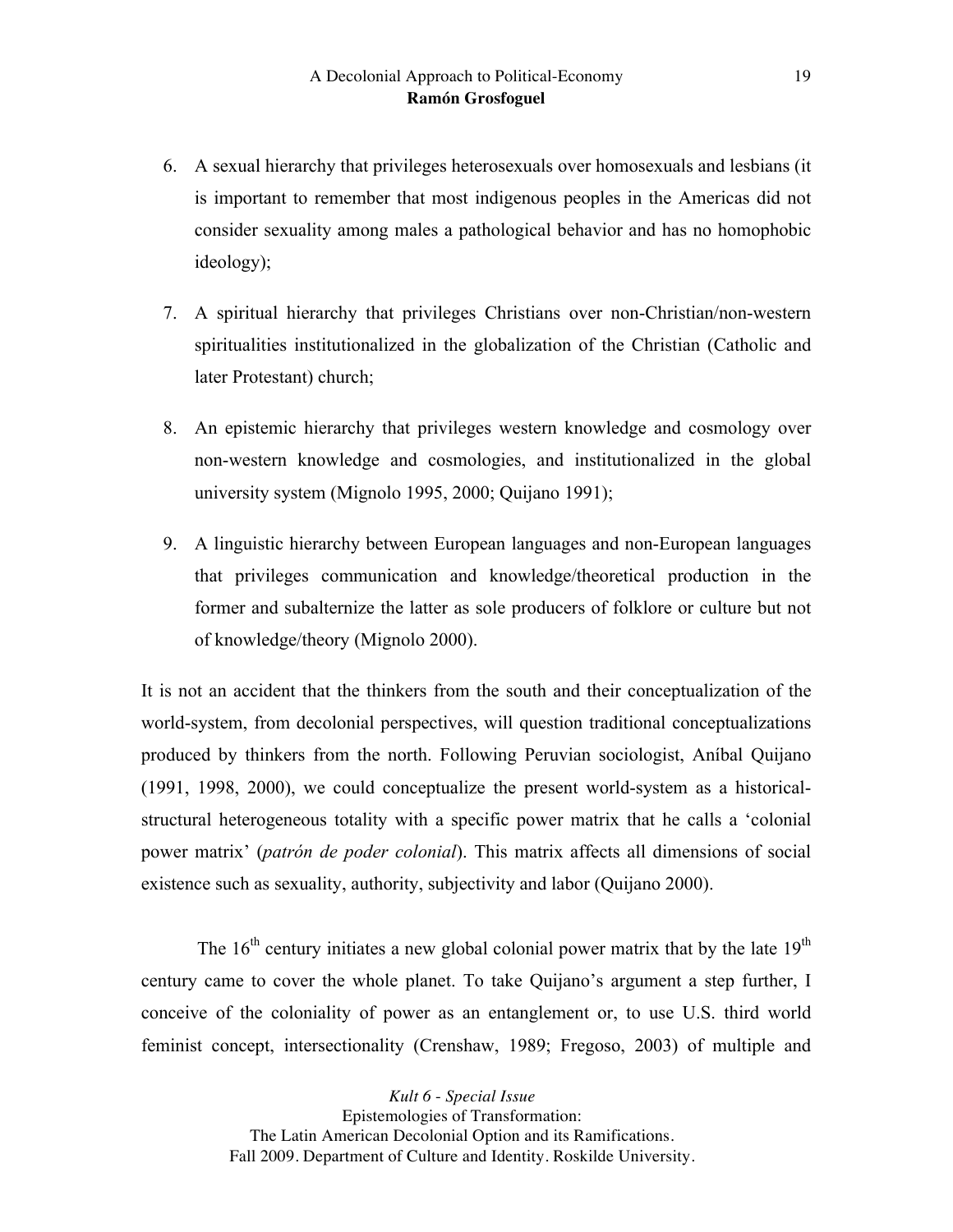heterogeneous global hierarchies (heterarchies). These include sexual, political, epistemic, economic, spiritual, linguistic and racial forms of domination and exploitation where the racial/ethnic hierarchy (of the European/non-European divide) transversally reconfigures all of the other global power structures. The idea of race and racism becomes the organizing principle that structures all of the multiple hierarchies of the world-system (Quijano 1993) — and this is a new aspect of the *coloniality of power* perspective. For example, the different forms of labor that are articulated to capitalist accumulation at a world-scale are assigned according to this racial hierarchy; coercive (or cheap) labor is done by non-European people at the periphery and 'free wage labor' at the core. In this conceptualization, then, race and racism are not superstructural or instrumental to an overarching logic of capitalist accumulation; they are constitutive of capitalist accumulation at a world-scale. The "colonial power matrix" is an organizing principle involving exploitation and domination exercised in multiple dimensions of social life, from economic, sexual, or gender relations, to political organizations, structures of knowledge, state institutions, and households (Quijano 2000).

The global gender hierarchy is also affected by race: contrary to pre-European patriarchies where all women were inferior to all men, in the new colonial power matrix some women (of European origin) have a higher status and access to resources than the majority of men in the world (who are of non-European origin). The idea of race organizes the world's population into a hierarchical order of superior and inferior people that becomes an organizing principle of the international division of labor and of the global patriarchal system. Contrary to the Eurocentric perspective, race, gender, sexuality, spirituality, and epistemology are not additive elements to the economic and political structures of the capitalist world-system, but an integral, entangled and constitutive part of the entangled whole European modern/colonial capitalist/patriarchal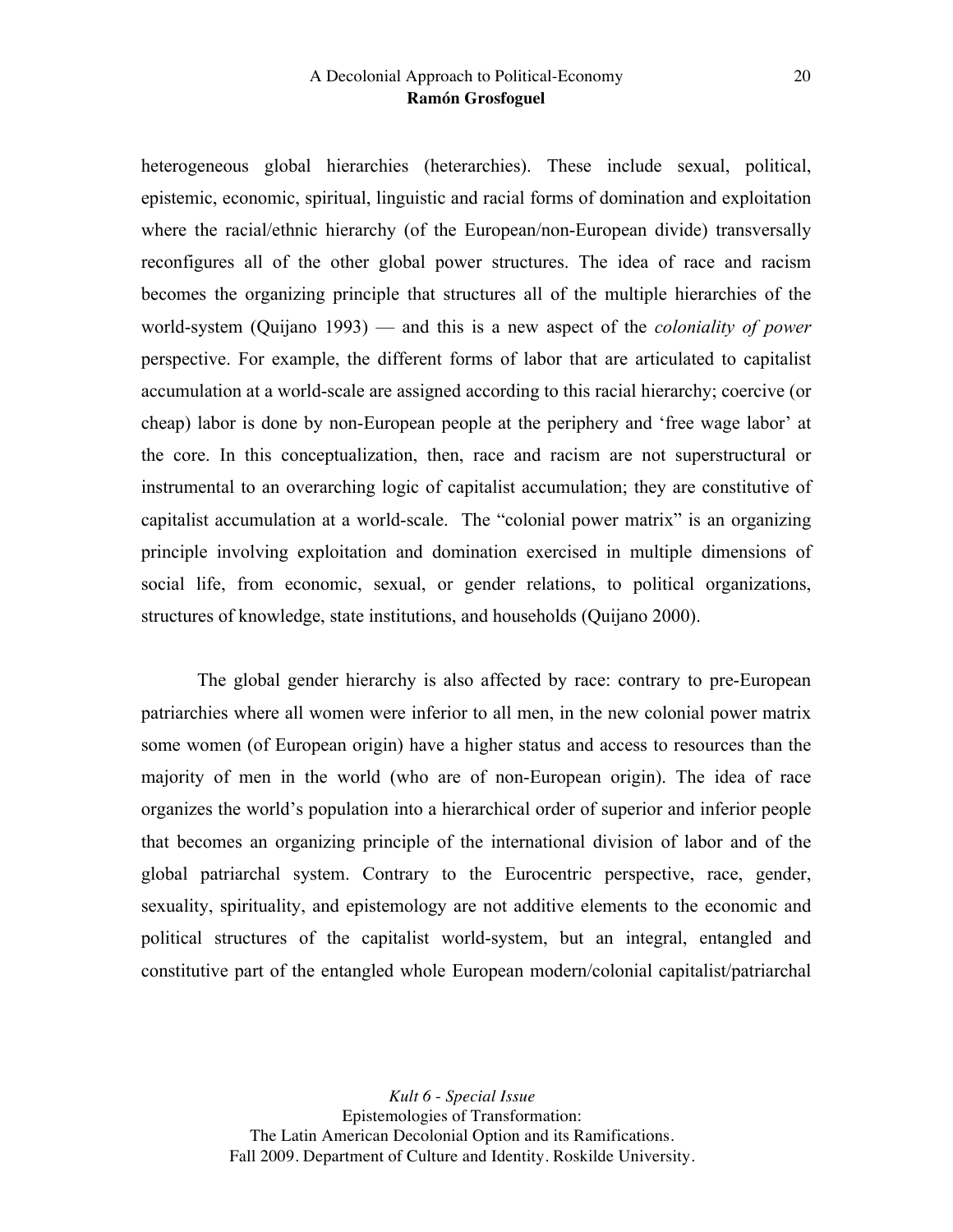world-system (Grosfoguel  $2002$ )<sup>5</sup>. European patriarchy and European notions of sexuality, epistemology and spirituality were exported to the rest of the world through colonial expansion as the hegemonic criteria to racialize, classify and pathologize the rest of the world's population within a sliding scale of superior and inferior races.

# **3. From Global Colonialism to Global Coloniality**

Coloniality is not equivalent to colonialism. It is not derivative from, or antecedent to, modernity. Coloniality and modernity constitute two sides of a single coin. The same way as the European industrial revolution was achieved on the shoulders of the coerced forms of labor in the periphery, the new identities, rights, laws, and institutions of modernity such as nation-states, citizenship and democracy were formed in a process of colonial interaction with, and domination/exploitation of, non-Western people. This is why we cannot think of decolonization in terms of a conquering power overseeing the juridical-political boundaries of a state, that is, of decolonization as achieving control over a single nation-state (Grosfoguel 1996). The old national liberation and socialist strategies of taking power at the level of a nation-state are insufficient to the task because global coloniality is not reducible to the presence or absence of a colonial administration (Grosfoguel 2002) or to political/economic structures of power. One of the most powerful myths of the  $20<sup>th</sup>$  century was the notion that the elimination of colonial administrations amounted to the decolonization of the world. This led to the

 $5$  To call "capitalist" the present world-system is, to say the least, misleading. Given the hegemonic Eurocentric "common sense", the moment we use the word "capitalism" people immediately think that we are talking about the "economy". However, "capitalism" is only one of the multiple entangled constellations of colonial power matrix of the "European modern/colonial capitalist/patriarchal world-system." It is an important one, but not the sole one. Given its entanglement with other power relations, destroying the capitalist aspects of the world-system would not be enough to destroy the present world-system. To transform this world-system it is crucial to destroy the historical-structural heterogeneous totality called the "colonial power matrix" of the "world-system".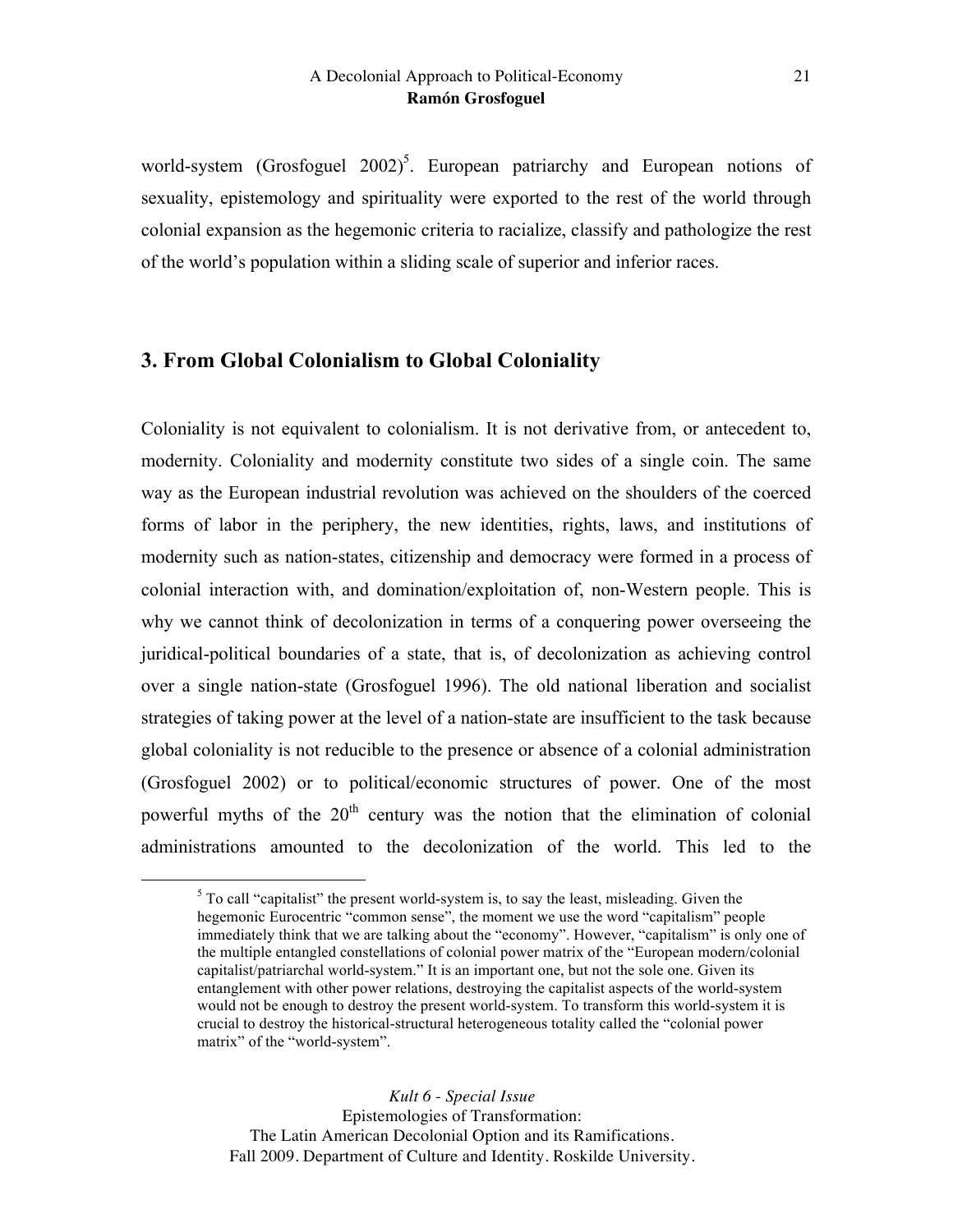misconception of a *postcolonial* world. The heterogeneous and multiple global structures put in place over a period of 450 years did not evaporate with the juridical-political decolonization of the periphery over the last 50 years. We continue to live within the same *colonial power matrix.* With juridical-political decolonization we moved from a period of *global colonialism* to the current period of *global coloniality*.' *Although colonial administrations* have been almost entirely eradicated and the majority of the periphery is politically organized into independent states, non-European people are still living under crude European/Euro-American exploitation and domination. The old colonial stratifications of European versus non-Europeans remain in place and are entangled with 'the international division of labor' and accumulation of capital on a world-scale (Quijano, 2000; Grosfoguel, 2002).

Herein lies the relevance of the distinction between *colonialism* and *coloniality*. Coloniality allows us to understand the continuity of colonial forms of domination after the end of colonial administrations; such domination is produced by colonial cultures and structures in the modern/colonial capitalist world-system. *Coloniality of power* refers to a crucial structuring process in the modern/colonial world-system that articulates peripheral locations in the international division of labor with the global racial/ethnic hierarchy and third world migrants' inscription in the racial/ethnic hierarchy of metropolitan global cities. Peripheral nation-states and non-European people live today under the regime of *global coloniality* imposed by the United States through the International Monetary Fund, the World Bank, the Pentagon and the North Atlantic Treaty Organization (see for example Lander, this issue). Peripheral zones remain in a colonial situation even though are not any longer under any particular colonial administration.

*Colonial* does not refer only to *classical colonialism* or *internal colonialism,* nor can it be reduced to the presence of a *colonial administration*. Quijano distinguishes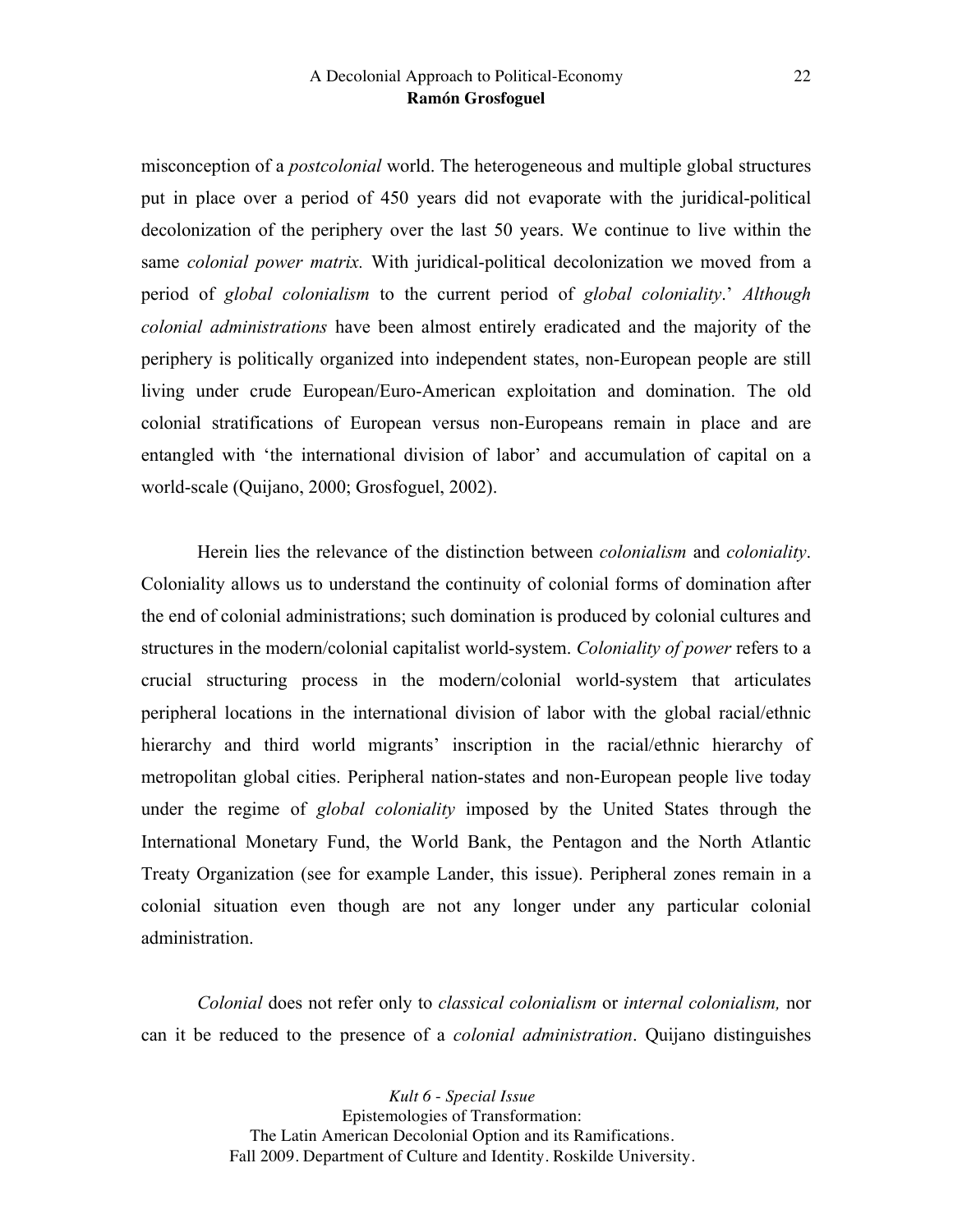between colonialism and coloniality. I use the word *colonialism* to refer *to colonial situations* enforced by the presence of a colonial administration such as the period of classical colonialism, and, following Quijano (1991 1993, 1998), I use *coloniality* to address *colonial situations* at a time when colonial administrations have almost been eradicated from the capitalist world-system. By colonial situations I mean the cultural, political, sexual and economic oppression/exploitation of subordinate racialized/ethnic groups by dominant racial/ethnic groups with or without the existence of colonial administrations.

Five hundred years of European colonial expansion and domination formed an international division of labor between Europeans and non-Europeans that is reproduced in the present misnamed post-colonial phase of the capitalist world-system (Wallerstein, 1979, 1995). Today the core zones of the capitalist world-economy overlap with predominantly white/European/Euro-American societies such as western Europe, Canada, Australia and the United States, while peripheral zones overlap with previously colonized non-European people. Japan is the exception that confirms the rule. Japan was never colonized nor dominated by Europeans and, like the west, played an active role in building its own colonial empire. China, although never fully colonized, was marginalized through the use of colonial entrepôts such as Hong Kong and Macao, and also through direct military interventions.

The mythology of the decolonization of the world obscures the continuities between the colonial past and current global colonial/racial hierarchies and contributes to the invisibility of coloniality today. For the past fifty years, peripheral states that are today formally independent, following the dominant Eurocentric liberal discourses (Wallerstein, 1991a, 1995), constructed ideologies of national identity, national development, and national sovereignty that produce merely an illusion of independence, development, and progress. Their economic and political systems were shaped by their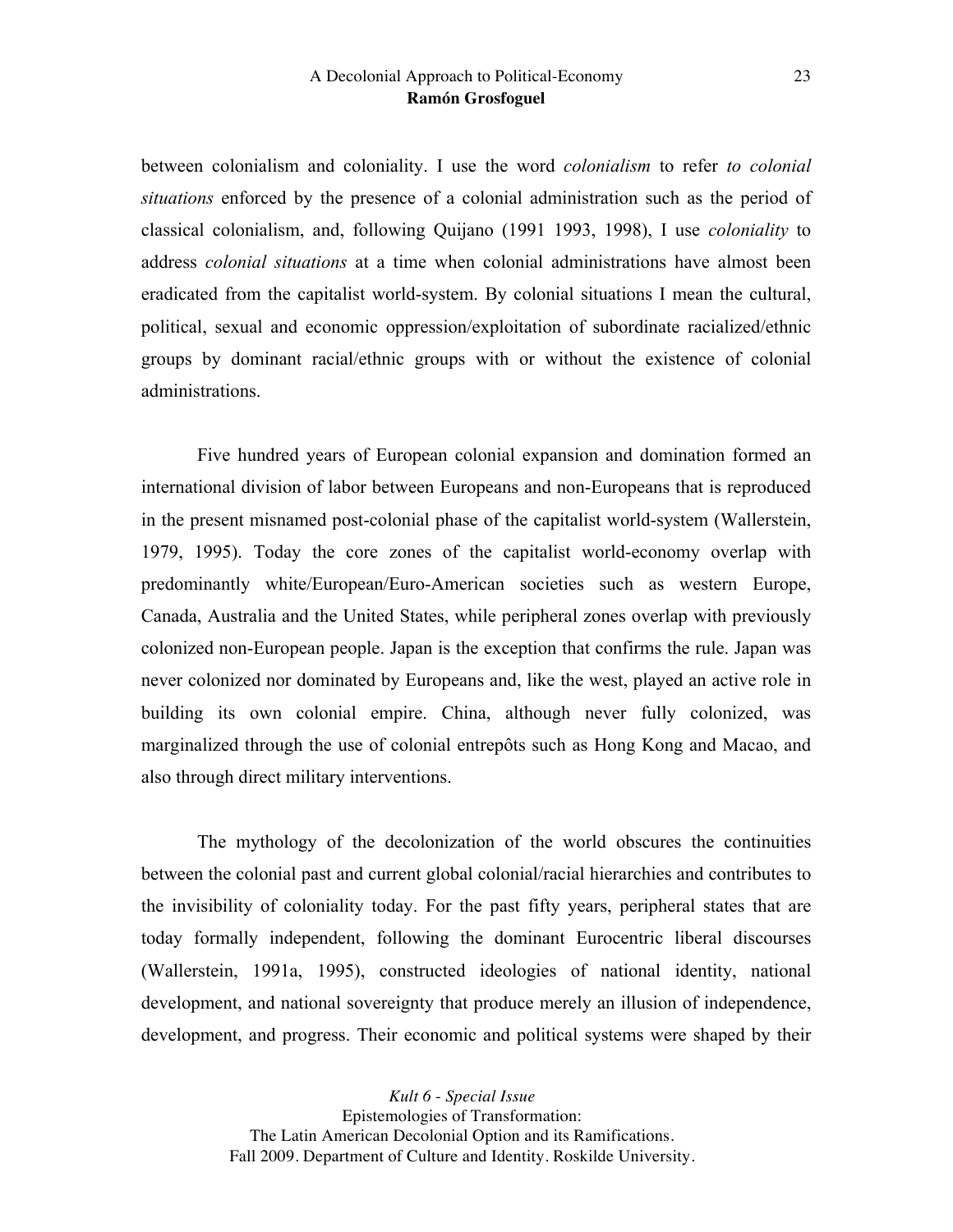subordinate position in a capitalist world-system organized around a hierarchical international division of labor (Wallerstein, 1979, 1984, 1995). The multiple and heterogeneous processes of the world-system, together with the predominance of Eurocentric cultures (Said, 1979; Wallerstein, 1991b; 1995; Lander 1998; Quijano 1998; Mignolo 2000), constitute a global coloniality between European/Euro-American peoples and non-European peoples. Thus, coloniality is entangled with, but is not reducible to, the international division of labor.

The global racial/ethnic hierarchy of Europeans and non-Europeans, is an integral part of the development of the capitalist world system's international division of labor (Wallerstein, 1983; Quijano, 1993; Mignolo, 1995). In these post-independence times the colonial axis between Europeans/Euro-Americans and non-Europeans is inscribed not only in relations of exploitation (between capital and labor) and relations of domination (between metropolitan and peripheral states), but also in the production of subjectivities and knowledge. In sum, part of the Eurocentric fallacy is that we live in a *post*-colonial era and that the world, and particularly its metropolitan centers, is in no need of decolonization. Within this conventional definition, coloniality is reduced to the presence of colonial administrations. However, as the work of Peruvian sociologist Quijano (1993, 1998, 2000) demonstrates with his *coloniality of power* perspective, we still live in a colonial world and we need to break from the narrow ways of thinking about colonial relations, in order to accomplish the incomplete  $20<sup>th</sup>$  century dream of decolonization. This forces us to examine new decolonial utopian alternatives beyond Eurocentric and *third worldist* fundamentalisms.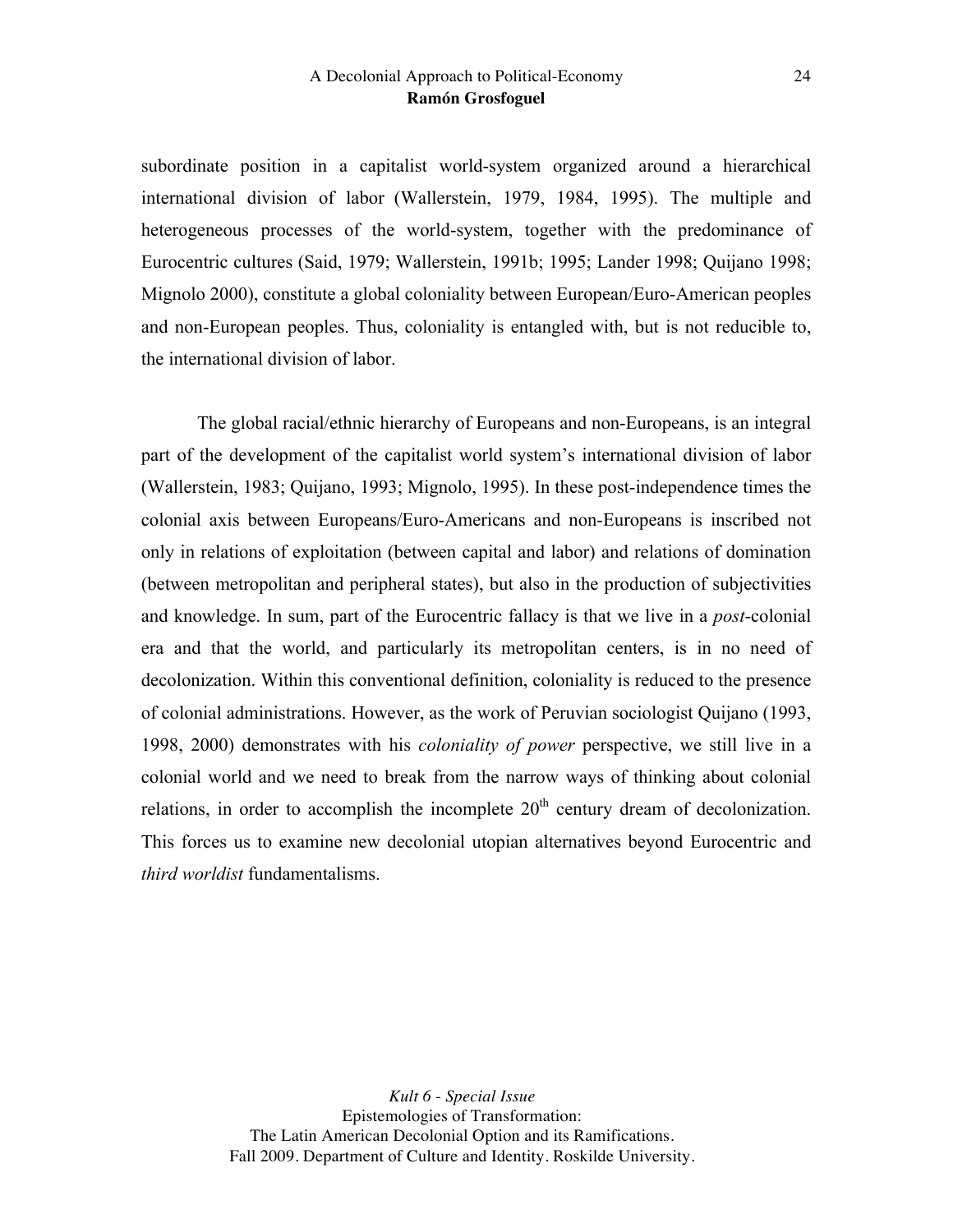# **4. Border Thinking**

So far, the history of the modern/colonial capitalist/patriarchal world-system has privileged the culture, knowledge, and epistemology produced by the west (Spivak 1988; Mignolo 2000). No culture in the world remains untouched by European modernity; there is no absolute outside of this system. Western monologism and monotopic global design relates to other cultures and peoples from a position of superiority and does not acknowledge non-western cosmologies and epistemologies. The imposition of Christianity on the *savages* and *barbarians* in the  $16<sup>th</sup>$  century, followed by the imposition of the *white man's burden* and his *civilizing mission* in the 18<sup>th</sup> and 19<sup>th</sup> century, the imposition of the *developmental project* in the  $20<sup>th</sup>$  century and, more recently, the imperial project of martial interventions under the banners of *democracy* and *human rights* in the 21<sup>st</sup> century, have all been imposed by militarism and violence under the rhetoric of modernity of saving the other from its own barbarianisms.

Two responses to the Eurocentric colonial imposition are third world nationalisms and fundamentalisms. Nationalism provides Eurocentric solutions to a Eurocentric global problem as it reproduces an internal coloniality of power within each nation-state and reifies the nation-state as the privileged location of social change (Grosfoguel, 1996). Struggles above and below the nation-state are not considered in nationalist political strategies. Moreover, nationalist responses to global capitalism reinforce the nation-state as the political institutional form *par excellence* of the modern/colonial capitalist/patriarchal world-system. On the one hand nationalism is complicit with Eurocentric thinking and political structures. On the other hand, third world fundamentalisms of different kinds respond with the rhetoric of an essentialist pure outside space or absolute exteriority to modernity. They are anti-modern modern forces that reproduce the binary oppositions of Eurocentric thinking. If Eurocentric thinking claims 'democracy' to be a western natural attribute, third world fundamentalisms accept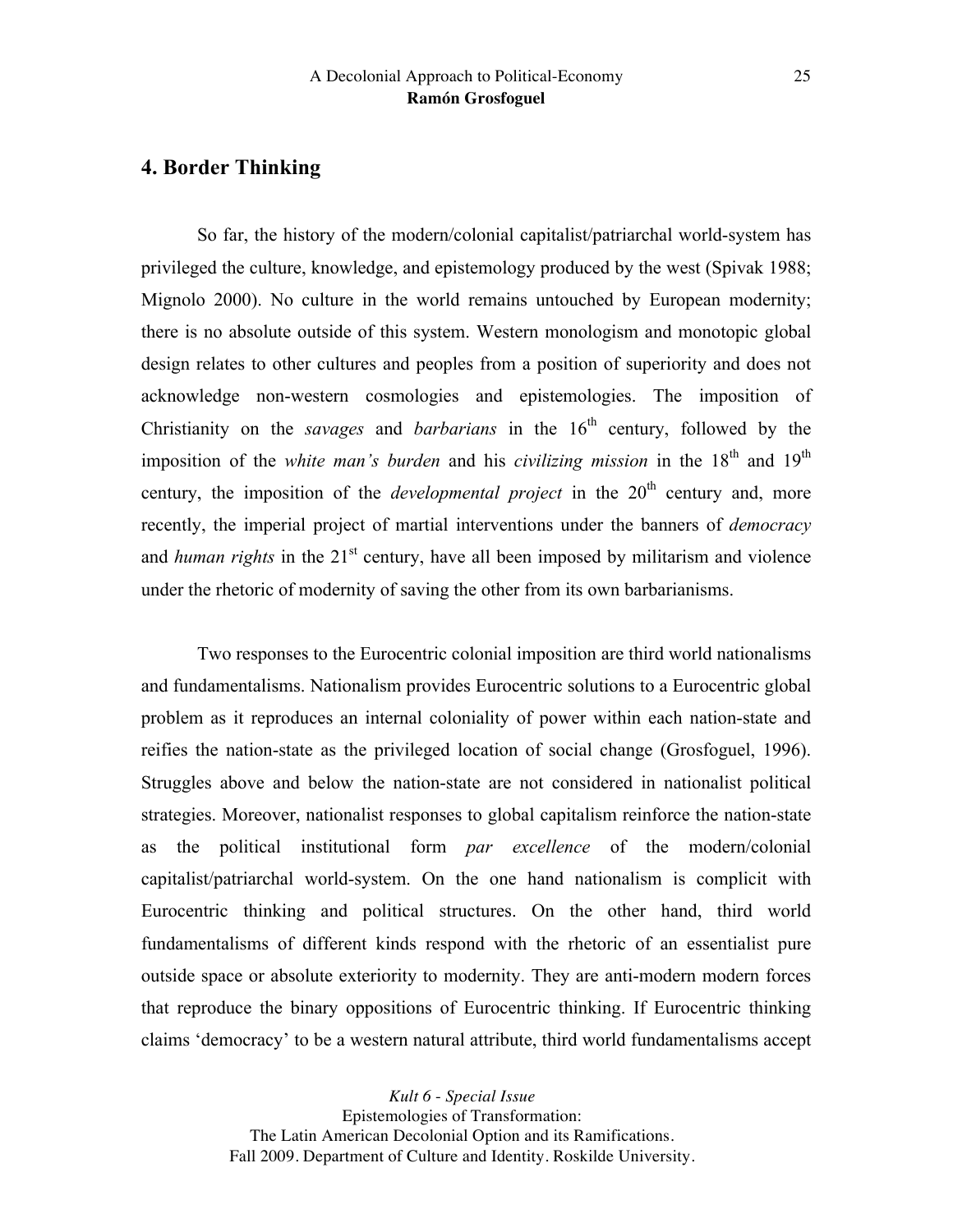this Eurocentric premise and claim that democracy has nothing to do with the non-west. Thus, it is an inherent European attribute imposed by the west. Both deny that many of the elements we consider today to be part of modernity, such as democracy, were formed in global relations between the west and the non-west. Europeans took many of its notions of utopian thought from the non-western historical systems encountered in the colonies and appropriated them as part of Eurocenteric modernity. Third world fundamentalisms respond to the imposition of Eurocenteric modernity as a global/imperial design with an anti-modern modernity that is as Eurocentric, hierarchical, authoritarian and anti-democratic as the former.

One of many plausible solutions to the Eurocentric versus fundamentalist dilemma is what Walter Mignolo — following Chicana(o) thinkers such as Gloria Anzaldua (1987) and Jose David Saldivar (1997) — calls 'critical border thinking' (Mignolo 2000). Critical border thinking is the epistemic response of the subaltern to the Eurocentric project of modernity. Instead of rejecting modernity to retreat into a fundamentalist absolutism, border epistemologies subsume/redefines the emancipatory rhetoric of modernity from the cosmologies and epistemologies of the subaltern, located in the oppressed and exploited side of the colonial difference, towards a decolonial liberation struggle for a world beyond eurocentered modernity. What border thinking produces is a redefinition/subsumption of citizenship, democracy, human rights, humanity, economic relations beyond the narrow definitions imposed by European modernity. Border thinking is not an anti-modern fundamentalism; it is a decolonial transmodern response of the subaltern to Eurocentric modernity.

A good example of this is the Zapatista struggle in Mexico. The Zapatistas are not anti-modern fundamentalists; they do not reject democracy and retreat into some form of indigenous fundamentalism. On the contrary, the Zapatistas accept the notion of democracy, but redefine it from a local indigenous practice and cosmology,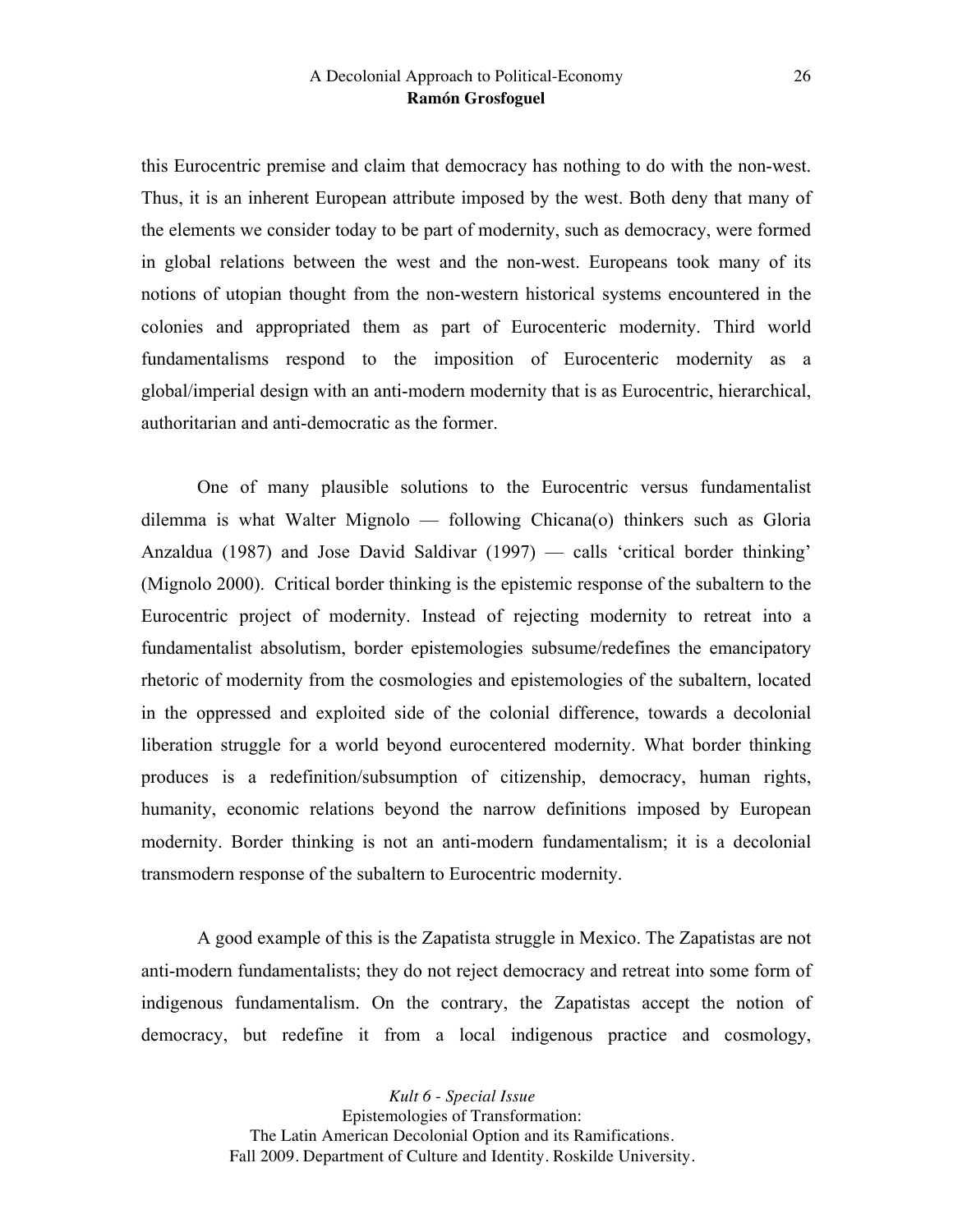conceptualizing it as *commanding while obeying* or *we are all equals because we are all different.* What seems to be a paradoxical slogan is really a critical decolonial redefinition of democracy from the practices, cosmologies and epistemologies of the subaltern. This leads to the question of how to transcend the imperial monologue established by the European-centric modernity.

### **5. Transmodernity or Critical Cosmopolitanism as Utopian Projects**

An inter-cultural north-south dialogue cannot be achieved without a decolonization of power relations in the modern world. A horizontal dialogue as opposed to the vertical monologue of the west requires a transformation in global power structures. We cannot assume a Habermasian consensus or an equal horizontal relationship among cultures and peoples globally divided between the two poles of the colonial difference. However, we could start imagining alternative worlds beyond Eurocentrism and fundamentalism. Transmodernity is Latin American philosopher of liberation Enrique Dussel's utopian project to transcend the Eurocentric version of modernity (Dussel, 2001). As opposed to Habermas's project — that is, the project of what needs to be done is to fulfill the incomplete and unfinished project of modernity — Dussel's transmodernity is the project to fulfill the  $20<sup>th</sup>$  Century's unfinished and incomplete project of decolonization. Instead of a single modernity centered in Europe and imposed as a global design to the rest of the world, Dussel argues for a multiplicity of decolonial critical responses to eurocenteric modernity from the subaltern cultures and epistemic location of colonized people around the world. In Mignolo's interpretation of Dussel, transmodernity would be equivalent to 'diversality as a universal project' which is a result of 'critical border thinking' as an epistemic intervention from the diverse subalterns (Mignolo 2000). Subaltern epistemologies could provide, following Mignolo's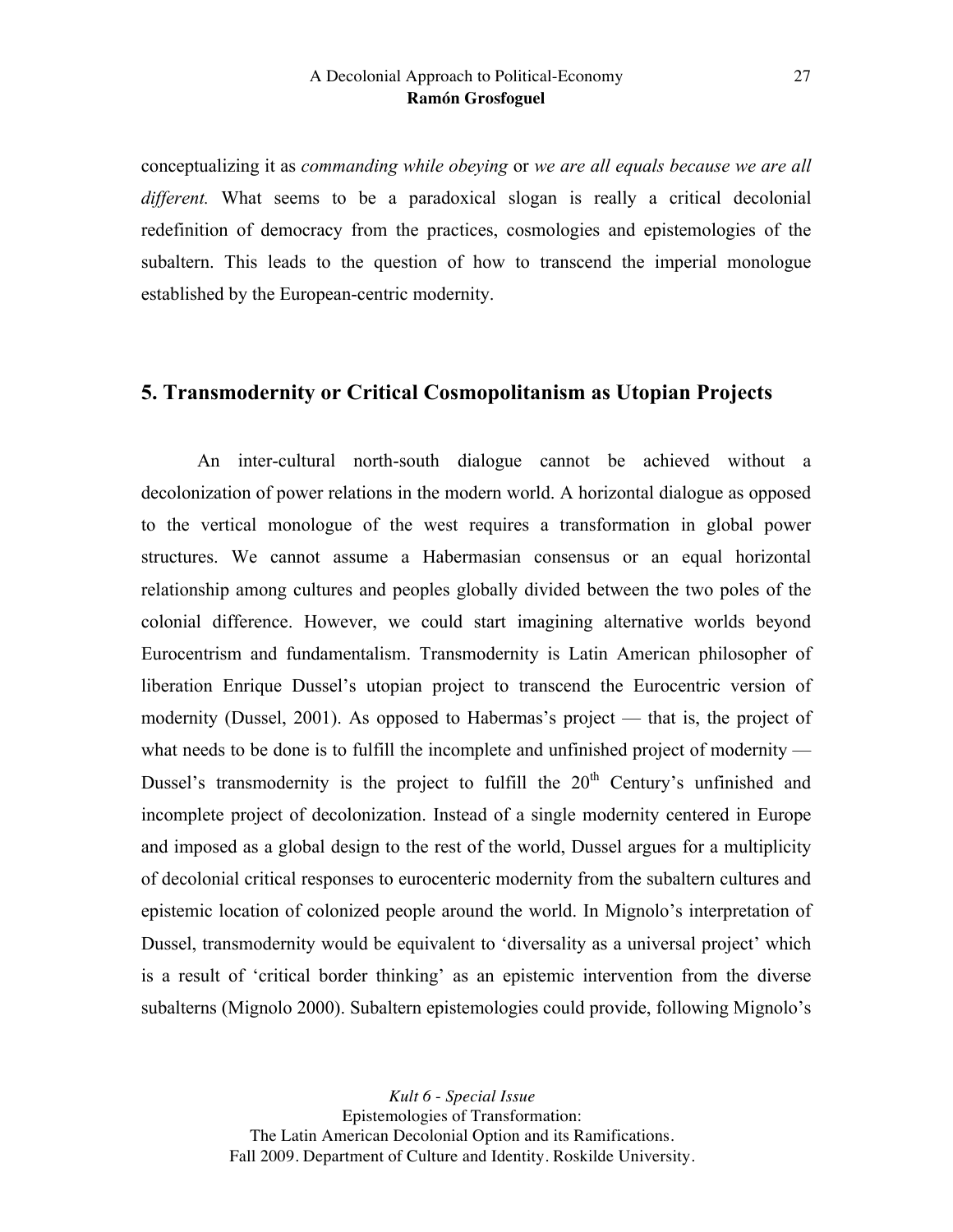(2000) redefinition of Caribbean thinker Edward Glissant's concept, a 'diversality' of responses to the problems of modernity leading to 'transmodernity.'

Liberation philosophy for Dussel can only come from the critical thinkers of each culture in dialogue with other cultures. One implication is that the diverse forms of democracy, civil rights or women liberation can only come out of the creative responses of local subaltern epistemologies. For example, western women cannot impose their notion of liberation on Islamic women. Or, westerners cannot impose their notion of democracy on non-western peoples. This is not a call for a fundamentalist or nationalist solution to the persistence of coloniality nor to an isolated parochial particularism. It is a call for critical border thinking as the strategy or mechanism towards a decolonialized 'transmodern world' as a universal project that moves us beyond Eurocentrism and fundamentalism.

During the last 510 years of the European/Euro-American capitalist/patriarchal modern/colonial world-system we *processed* from the 16<sup>th</sup> Century 'Christianize or we'll shoot you,' to the  $19<sup>th</sup>$  Century 'civilize or we'll shoot you,' to  $20<sup>th</sup>$  Century 'develop or we'll shoot you,' to the late  $20<sup>th</sup>$  Century 'neoliberalize or we'll shoot you,' to the early 21<sup>st</sup> century 'democratize or we'll shoot you.' This set of demands entailed no respect and no recognition for indigenous, African, Islamic or other non-European forms of democracy; the liberal form of democracy is the only one that is legitimated. Other forms of democratic alterity are rejected. If the non-European population does not accept the Euro-American terms of liberal democracy then it is imposed by force in the name of civilization and progress. Democracy needs to be reconceptualized in a transmodern form in order to be decolonized from liberal democracy, that is, specifically from the western racialized and capitalist-centered form of democracy.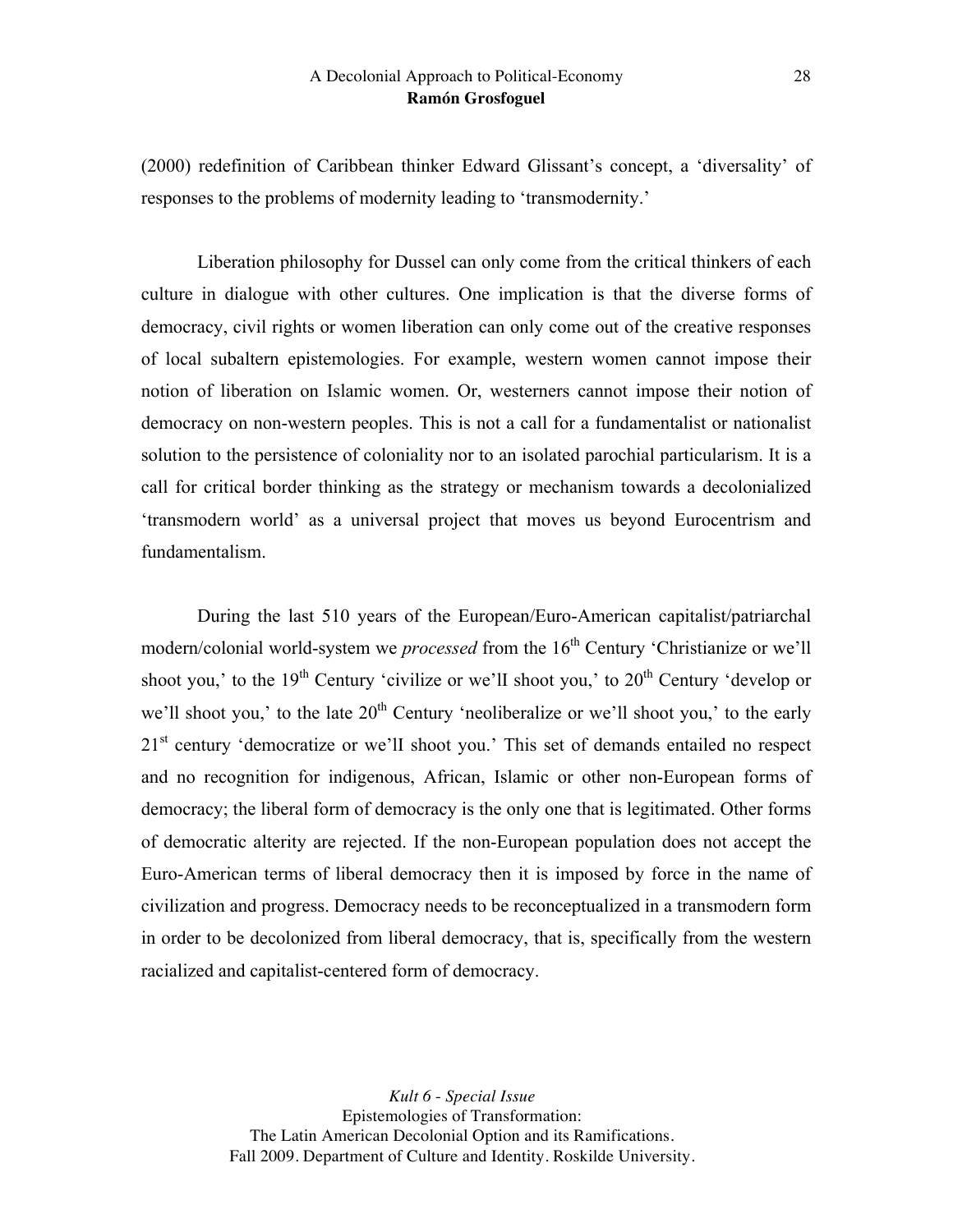By radicalizing the Levinasian notion of exteriority, Dussel sees a radical potential in those relatively exterior spaces not fully colonized by the European modernity. These exterior spaces are neither pure nor absolute; they have been affected and produced by European modernity, but never fully subsumed nor instrumentalized by it 'Critical border thinking' emerges as a critique of modernity towards a pluriversal (Mignolo 2000) transmodern world of multiple and diverse ethico-politcal projects in which a real horizontal dialogue and communication could exist between all peoples of the world. . Such border thinking emerges from the geopolitics of knowledge of this relative exteriority, or margins. However, to achieve this radical potential, this utopian project if you like, it is necessary to transform the systems of domination and exploitation of the present colonial power matrix of the modern/colonial capitalist/patriarchal world-system.

# **6. Anti-capitalist struggles today**

The pernicious influence of coloniality — in all of its expressions at different levels (global, national, local), as well as, its Eurocentric knowledges — has been reflected in anti-systemic movements and in utopian thinking around the world. Thus, the first task of a renewed leftist project is to confront the eurocentric colonialities, not only of the right but also of the left. For example, many leftist projects, underestimated the racial/ethnic hierarchies and reproduced White/Euro-centered domination over non-European peoples within their organizations and, when in control, of the state structures. The *international left* never radically problematized the racial/ethnic hierarchies built during the European colonial expansion and still present within the world's *coloniality of power.* No radical project can be successful today without dismantling these colonial/racial hierarchies. The underestimation of the problem of coloniality has contributed significantly to popular disillusionment with leftist projects. Liberal or radical democracy cannot be fully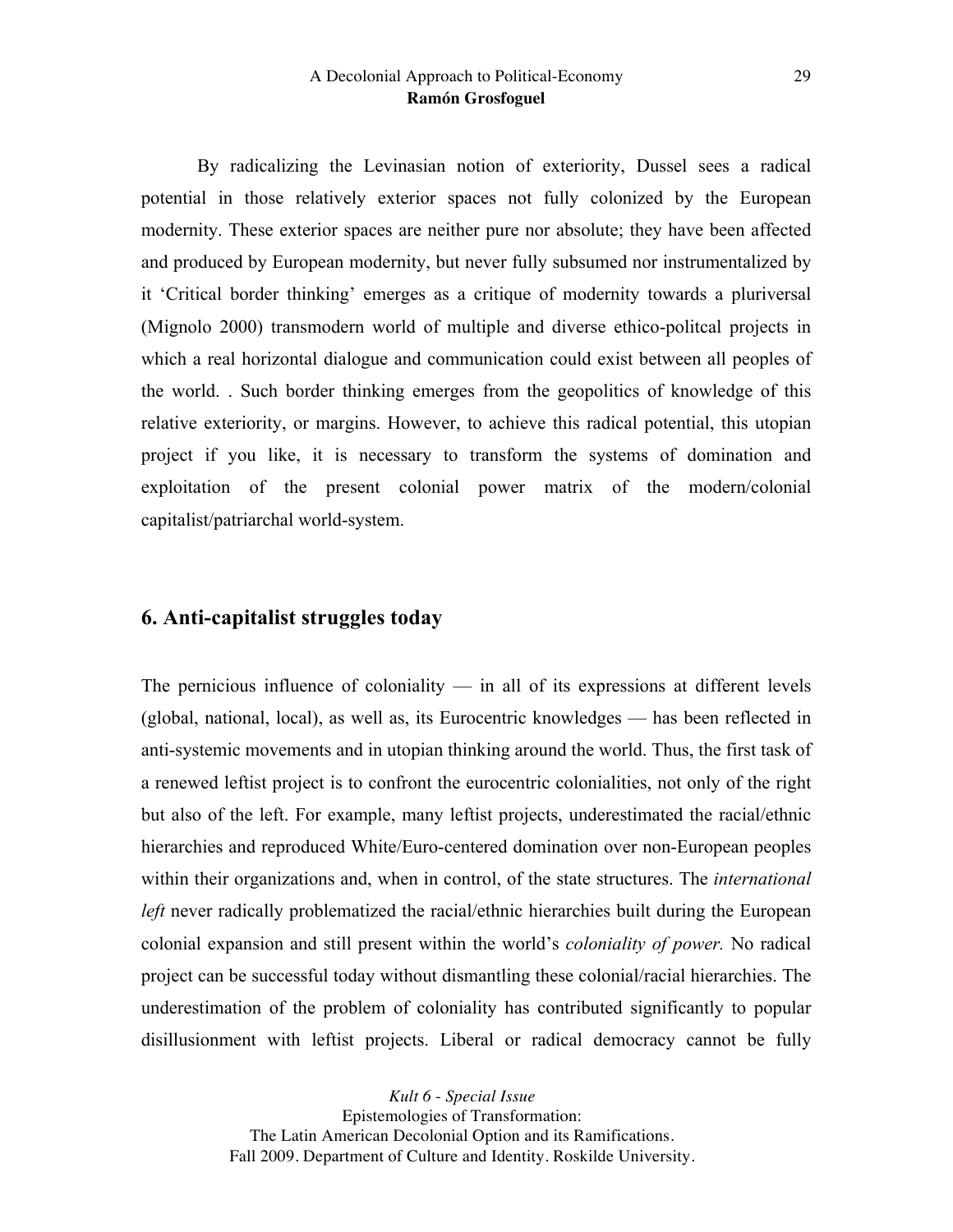accomplished if the colonial/racist dynamics treat a large portion or, in some cases, the majority of the population, as second-class citizens.

The perspective articulated here is not a defense of *identity politics.* Subaltern identities could serve as an epistemic point of departure for a radical critique of Eurocentric paradigms and ways of thinking. However, identity politics is not equivalent to epistemological otherness. The scope of identity politics is limited and cannot achieve a radical transformation of the system and its colonial power matrix. Since all modern identities are a construction of the coloniality of power within the modern/colonial world, their defense is not as subversive as it might seem at first. 'Black', 'Indian', 'African', or national identities such as 'Colombian', 'Kenyan', or 'French' are colonial constructions after all. Defending these identities could serve some progressive purposes, depending on what is at stake in specific contexts. For example, in the struggles against an imperialist invasion or in anti-racist struggles against white supremacy these identities can serve to unify the oppressed people against a common enemy. But identity politics only addresses the goals of a single group and demands equality within the system rather than developing a radical anti-capitalist struggle against the system.

The system of exploitation provides a crucial site for intervention that requires broader alliances along not only racial and gender lines, but also along class lines and among a diversity of oppressed groups around the radicalization of the notion of social equality. But instead of Eurocentric modernity's limited, abstract and formal notion of equality, the idea here is to extend the notion of equality to every relation of oppression such as class based, racial, sexual, or gender based. The new imaginary of liberation needs a common language despite the diversity of cultures and forms of oppression. This common language could be provided by radicalizing the notions of autonomy arising from the old modern/colonial pattern of power, such as freedom (of press, of religion, or of speech), individual liberties or social equality and linking these to the radical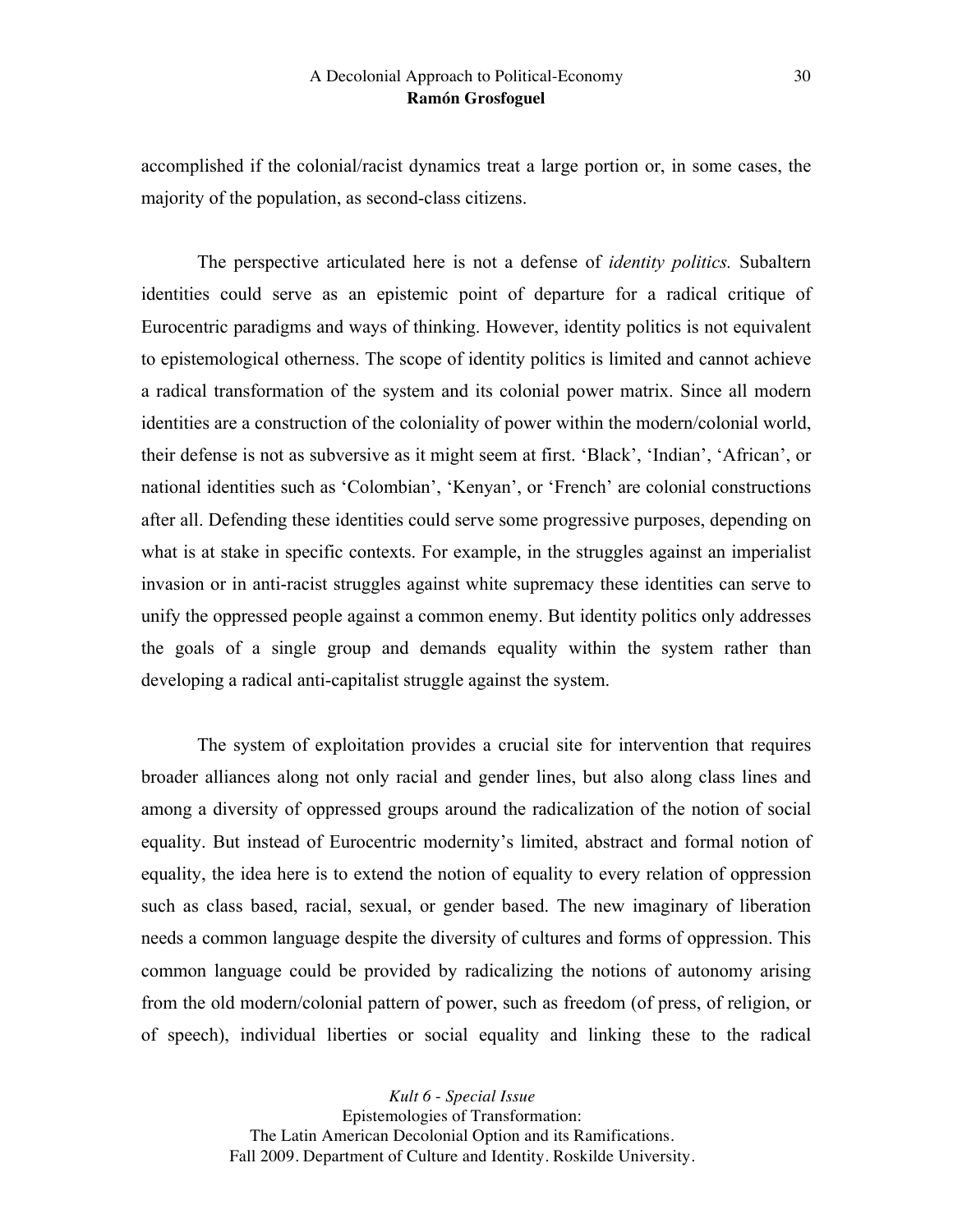democratization of the political, epistemic, gender, sexual, spiritual and economic power hierarchies at a global scale.

Quijano's proposal for a 'socialization of power' as opposed to a 'statist nationalization of production' is vital here (2000). Instead of state socialist or state capitalist projects centered in the administration of the state and in hierarchical power structures, the strategy of socialization of power in all spheres of communal existence privileges global and local struggles for collective forms of public authority. Communities, enterprises, schools, hospitals and all of the institutions that currently regulate social life would be self-managed by people under the goal of extending social equality and democracy to all spaces of social existence. This is a process of empowerment and radical democratization from below that does not exclude the formation of global public institutions to democratize and socialize production, wealth and resources at a world-scale. The socialization of power would also imply the formation of global institutions beyond national or state boundaries to guarantee social equality and justice in production, reproduction and distribution of world resources. This would imply some form of self-managed, democratic global organization that would work as a collective global authority to guarantee social justice and social equality at a world-scale. Socialization of power at a local and global level would imply the formation of a public authority that is outside and against state structures.

Based on the old Andean indigenous communities and the new urban marginal communities where reciprocity and solidarity are the main forms of social interaction, Quijano sees the utopian potential of a social private alternative to personal or commercial property. He envisions an alternative non-state public that is beyond the capitalist/socialist eurocentric notions of private and public. This non-state public — as opposed to the equivalence of state and public in liberal and socialist ideology — is not, according to Quijano, in contradiction to a social private — as opposed to a corporate,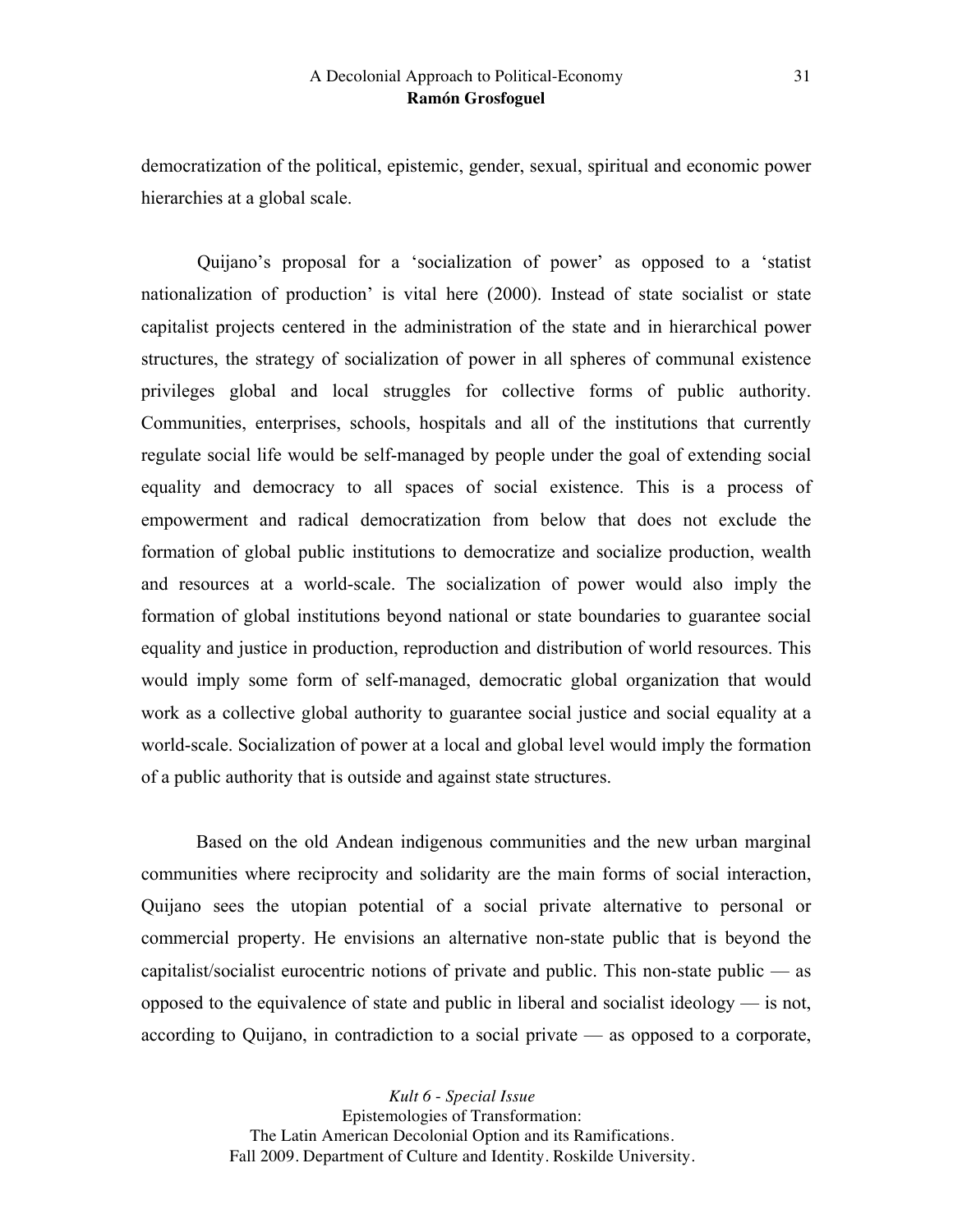capitalist private property. He envisages social private authority as working with public non-state institutional public authority and individual liberties as working with collective development. This vision avoids the problem that in liberal and socialist discourse, the state is always the institution of public authority, opposing an alternate private development.

Development projects that focus on policy changes at the level of the nation-state are obsolete in today's world-economy and they lead to development illusions. A system of domination and exploitation that operates on a world-scale, such as the capitalist world-system, cannot have a national solution, and inversely, a global problem cannot be solved at the nation-state level — it requires global decolonial solutions. Thus, the decolonization of the political-economy of the modern/colonial capitalist/patriarchal world-system requires the eradication of the continuous transfer of wealth from south to north, and the institutionalization of the global redistribution and transfer of wealth from north to south. After centuries of 'accumulation by dispossession' (Harvey 2003), the north has a concentration of wealth and resources inaccessible to the south.

Global redistributive mechanisms of wealth from north to south could be implemented by the direct intervention of international organizations and/or by taxing global capital flows. However, this would require a global decolonial power struggle at a world-scale towards a transformation of the global colonial matrix of power and, consequently, lead to a transformation of the modern/colonial capitalist/patriarchal world-system. The north is reluctant to share the concentration and accumulation of wealth produced by non-European labor from the south after centuries of exploitation and domination of the latter by the former. Even today, the neo-liberal policies represent a continuation of the 'accumulation by dispossession' began by the European colonial expansion with conquest of the Americas in the  $16<sup>th</sup>$  century.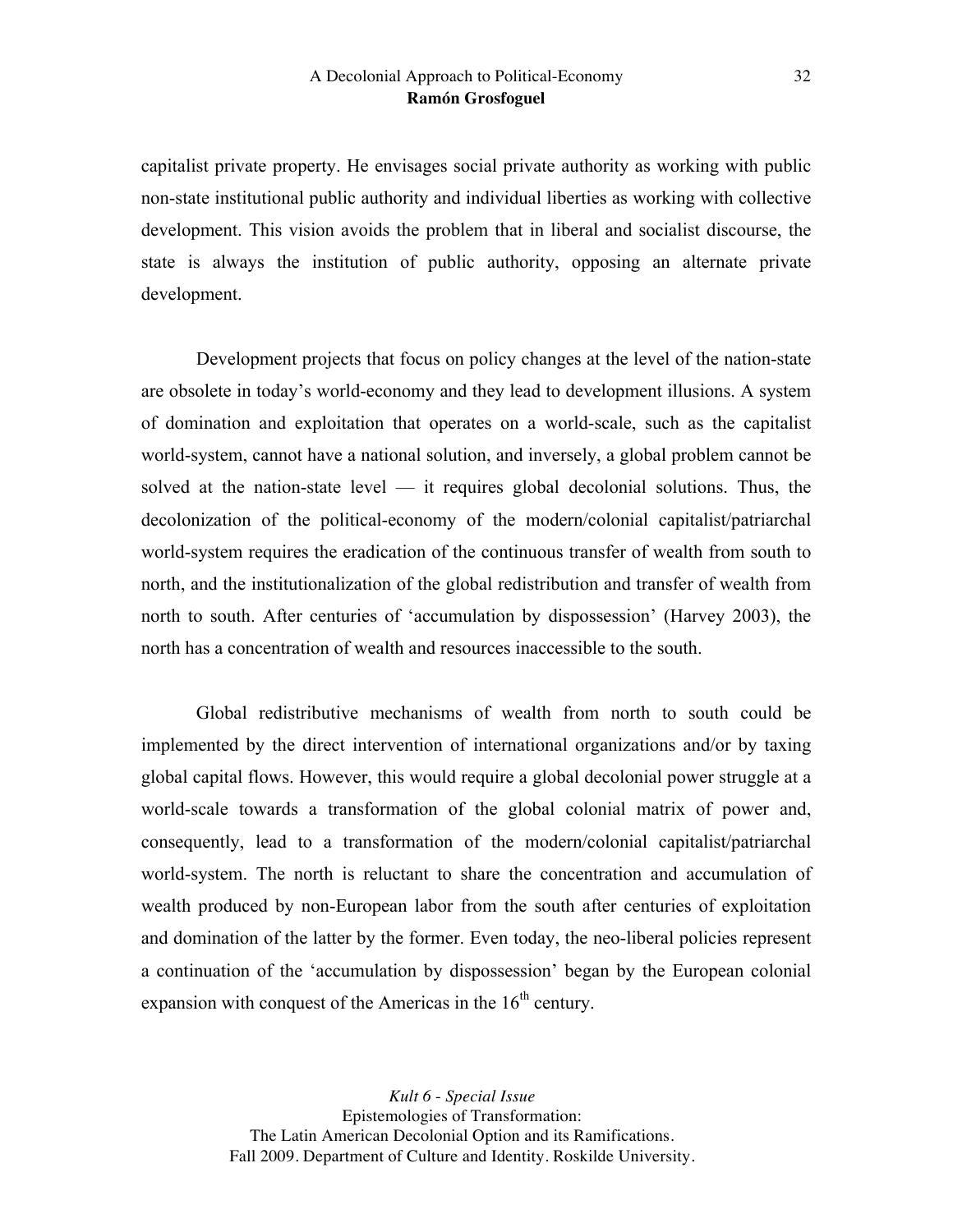Many peripheral countries were robbed of their national wealth and resources during the last 20 years of neo-liberalism at a world-scale under the supervision and direct intervention of the International Monetary Fund and the World Bank. These policies have led to the bankruptcy of many countries on the periphery and the transfer of wealth from the south to transnational corporations and financial institutions in the north. The space to maneuver for peripheral regions is very limited given the constraints to the sovereignty of peripheral nation-states imposed by the global inter-state system. In sum, the solution to global inequalities requires the need to imagine anti-capitalist global decolonial utopian alternatives beyond binary colonialist and nationalist and binary eurocentric fundamentalist and third world fundamentalist ways of thinking.

# **7. Towards a 'Radical Universal Decolonial Diversality' Project**

The need for a common critical language of decolonization requires a form of universality that is not anymore a monologic, monotopic imperial global/universal design, from the right or the left, imposed by persuasion or force to the rest of the world in the name of progress or civilization. This new form of universality I call a 'radical universal decolonial anti-capitalist diversality' as part of a greater project of liberation. As opposed to the abstract universals of Eurocentric epistemologies, that subsumes/dilute the particular into the same, a 'radical universal decolonial anti-capitalist diversality' is a concrete universal that builds a decolonial universal by respecting the multiples of local particularities in the struggles against patriarchy, capitalism, coloniality and eurocenteric modernity from a diversity of decolonial epistemic/ethical historical projects. This represents a fusion between Dussel's 'transmodernity' and Quijano's 'socialization of power'.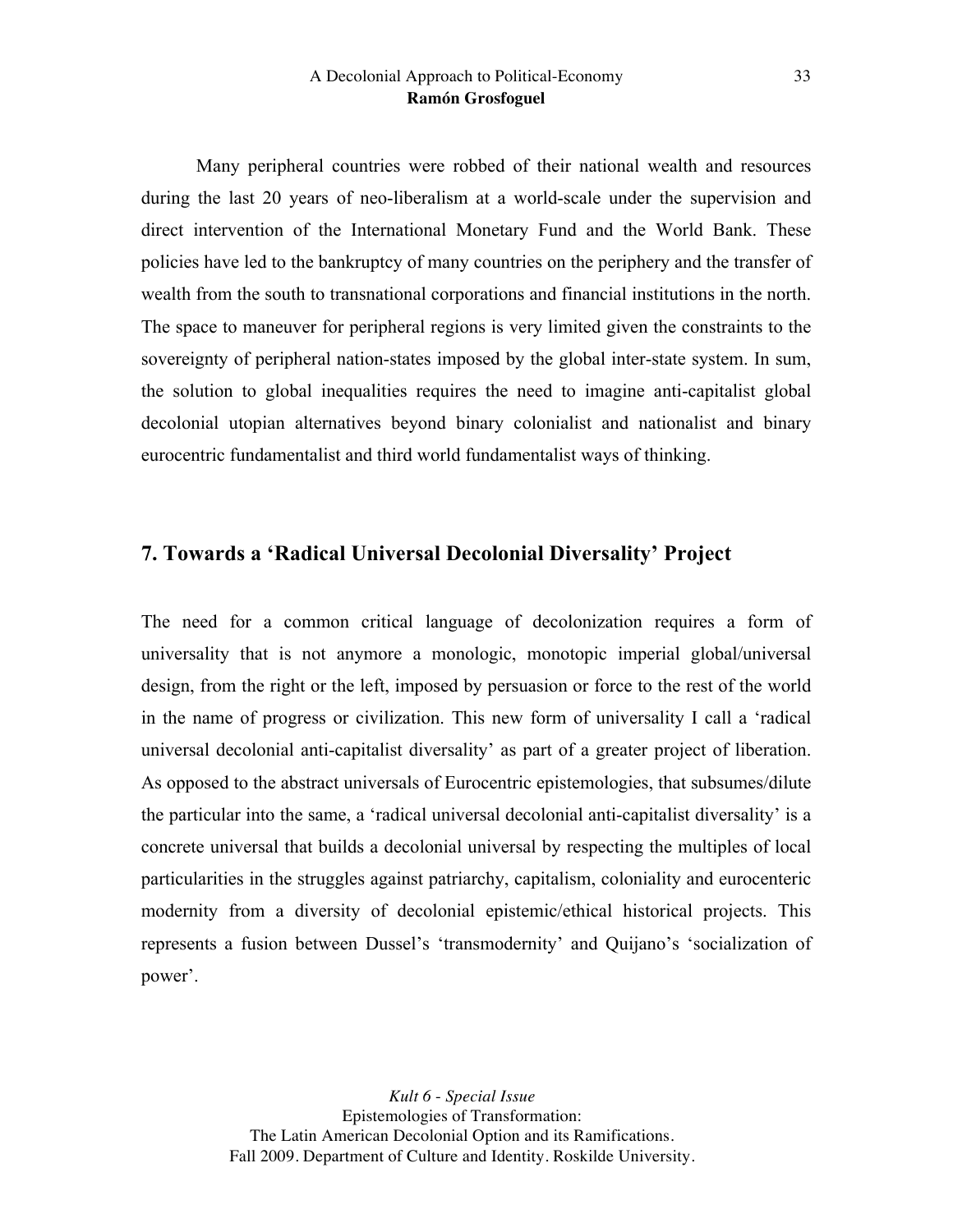Dussel's transmodernity leads us to what Walter Mignolo (2000) has characterized as 'diversality as a universal project' to decolonize eurocenteric modernity, while Quijano's socialization of power makes a call for a new form of radical anticapitalist universal imaginary that decolonizes Marxist/Socialist perspectives from its eurocentric limits. The common language should be anti-capitalist, anti-patriarchal, antiimperialist and against the coloniality of power towards a world where power is socialized, but open to a diversity of institutional forms for the socialization of power. This last depends on the different decolonial epistemic/ethical responses of subaltern groups in the world-system. Quijano's call for a socialization of power could become another abstract universal that leads to a global design if it is not redefined and reconfigured from a transmodern perspective.

The forms of anti-capitalist struggles and socialization of power that emerge in the Islamic world are quite different than the ones that emerge from indigenous peoples in the Americas or Bantu people in West Africa. All share the decolonial anti-capitalist, anti-patriarchal and anti-imperialist project but provide diverse institutional forms and conceptions of the project of socialization of power according to their diverse, multiple epistemologies. To reproduce the eurocentric socialist global designs of the  $20<sup>th</sup>$  century, that departed from a unilateral eurocentered epistemic center, would simply repeat the mistakes that led the left to global disaster. This is a call for a universal that is pluriversal (Mignolo 2000), for a concrete universal that would include all the epistemic particularities towards a 'transmodern decolonial socialization of power.' As the Zapatistas say, *luchar por un mundo donde otros mundos sean posibles* (to fight for a world where other worlds are possible).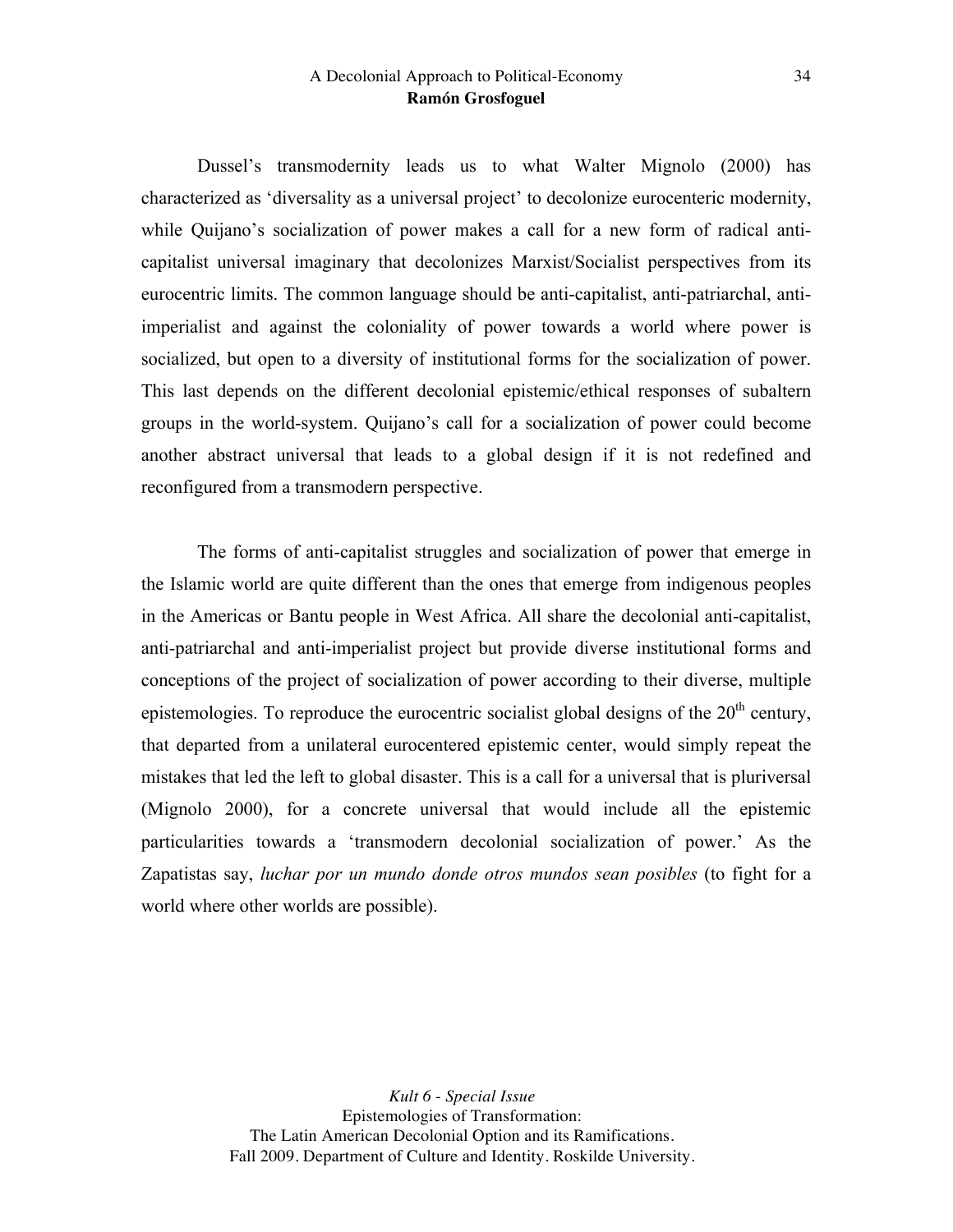#### **References**

Alarcón, Norma (1983). Chicana Feminist Literature: A Re-Vision through Malintzín/or Malintzín: Putting Flesh Back on the Object. In: Moraga, C. and Anzaldúa, G. (eds). *This Bridge Called my Back: Writing by Radical Women of Color*. New York: Kitchen Table/Women of Color, 182-190.

Amin, Samir (1989). *Eurocentrism*. New York: Monthly Review Press.

\_\_\_\_\_\_\_\_\_\_ (2006). *Beyond US Hegemony?: Assessing the Prospects for a Multipolar World*. London: Zed Books.

- Anzaldúa, Gloria (1987). *Borderlands/La Frontera: The New Mestiza*. San Francisco: Spinsters/Aunt Lute.
- Castro-Gómez, Santiago (2005). *La Hybris del Punto Cero. Ciencia, raza e ilustración en la Nueva Granada (1750-1816)*. Bogotá: Instituto Pensar, Universidad Javeriana.
- Collins, Patricia Hill (1990). *Black Feminist Thought: Knowledge, Consciousness and the Politics of Empowerment*. New York: Routledge, Chapman and Hall.
- Crenshaw, Kimberle (1989). Demarginalizing the Intersection of Race and Sex: A Black Feminist Critique of Antidiscrimination Doctrine, Feminist Theory, and Antiracist Politics. In *Feminism in the Law: Theory, Practice, and Criticism*. University of Chicago Legal Forum: 139-67

Dussel, Enrique (1977). *Filosofía de Liberación*. México: Edicol.

\_\_\_\_\_\_\_\_\_\_ (1994). *1492: El encubrimiento del Otro: Hacia el origen del 'mito de la modernidad'.* La Paz: Plural Editores.

\_\_\_\_\_\_\_\_\_\_ (2001*). Hacia una Filosofía Política Crítica*. Bilbao: Desclée de Brouwer.

- Enloe, Cythia (1990). *Banana, Beaches and Bases: Making Sense of International Politics.* Berkeley: University of California Press.
- Fanon, Frantz (1967). *Black Skin, White Masks*. Grove Press: New York.
- Fregoso, Rosa Linda (2003). *MeXicana Encounters: The Making of Social Identities in the Borderlands*. Berkeley: University of California Press.
- Grosfoguel, Ramón (1996). From Cepalismo to Neoliberalism: A World-System Approach to Conceptual Shifts in Latin America, *Review,* 19 (2), 131-154.

\_\_\_\_\_\_\_\_\_\_ (2002). Colonial Difference, Geopolitics of Knowledge and Global

\_\_\_\_\_\_\_\_\_\_ (1998). *Spectres of Capitalism: A Critique of Current Intellectual Fashions*. New York: Monthly Review Press.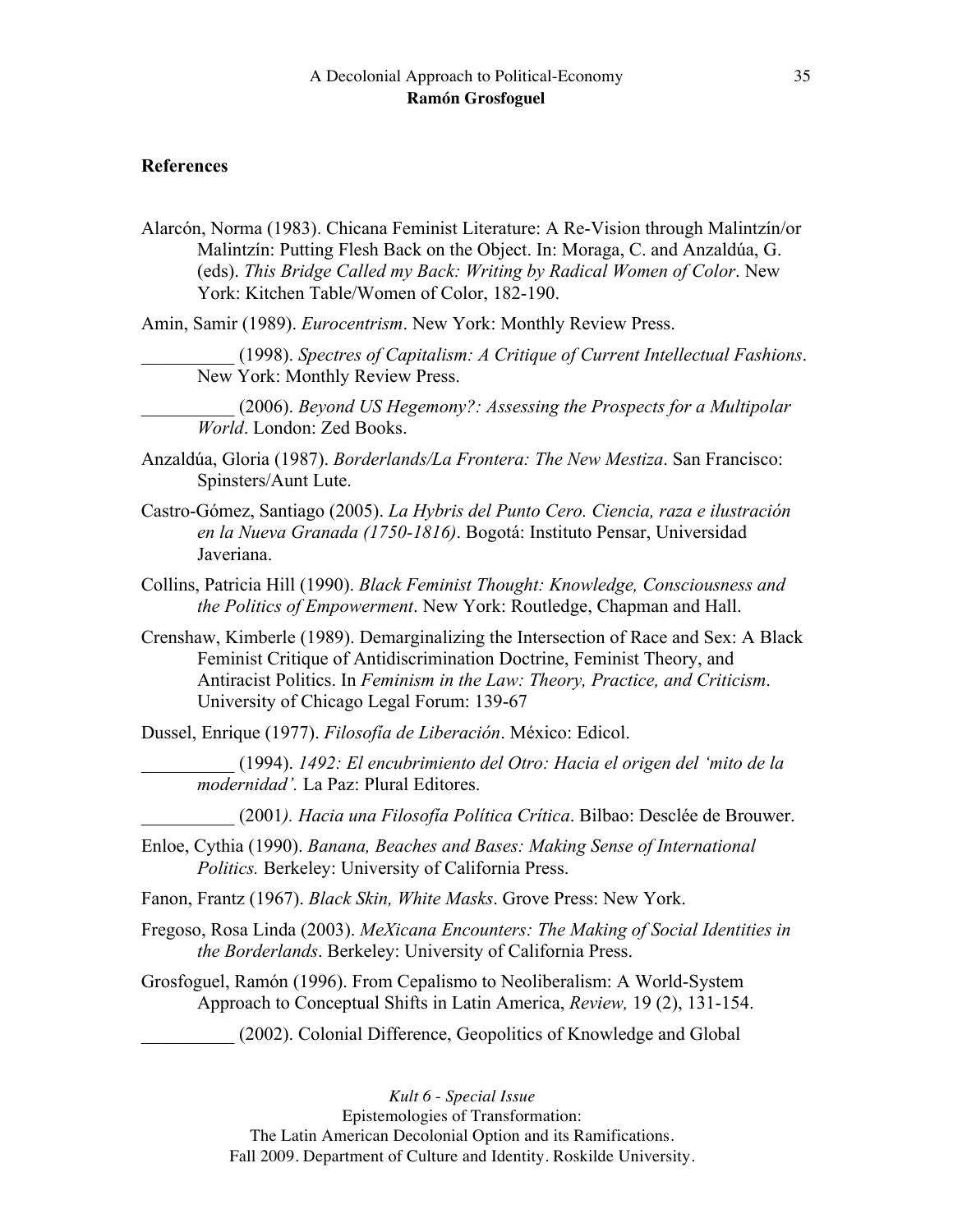Coloniality in the Modern/Colonial Capitalist World-System. *Review.* 25 (3), 203-24.

(2005). The Implications of Subaltern Epistemologies for Global Capitalism: Transmodernity, Border Thinking and Global Coloniality. In: W. I. Robinson and R. Applebaum (eds.). *Critical Globalization Studies*. London: Routledge. 283-293.

\_\_\_\_\_\_\_\_\_\_ (2006a). From Postcolonial Studies to Decolonial Studies: Decolonizing Postcolonial Studies: A Preface. *Review* 24 (2).

\_\_\_\_\_\_\_\_\_\_ (2006b). World-System Analysis in the Context of Transmodernity, Border Thinking and Global Coloniality. *Review* 24 (2), 167-187.

Haraway, Donna (1988). Situated Knowledges: The Science Question in Feminism and the Privilege of Partial Perspective. *Feminist Studies* 14, 575-99.

Harvey, David (2003). *The New Imperialism*. Oxford and New York: Oxford University Press.

- Kontopoulos, Kyriakos (1993). *The Logic of Social Structures*. Cambridge: Cambridge University Press.
- Lander Edgardo (1998). Eurocentrismo y colonialismo en el pensamiento social latinoamericano. In: R. Briceño-León and H. R. Sonntag (eds)*. Pueblo, época y desarrollo: la sociología de América Latina*. Caracas: Nueva Sociedad, 87-96.
- Maldonado-Torres, Nelson (2004). The Topology of Being and the Geopolitics of Knowledge: Modernity, Empire, Coloniality. Available at www.afyl.org

\_\_\_\_\_\_\_\_\_\_ (2008). *Against War.* Durham: Duke University Press.

- Mallon, Florencia (1994). The Promise and Dilemma of Subaltern Studies: Perspectives from Latin American History. *American Historical Review* 99, 1491-1515.
- Moraga, Cherrie and Gloria Anzaldúa (eds) (1983). *This Bridge Called my Back: Writing by Radical Women of Color*. New York: Kitchen Table/Women of Color.
- Mignolo, Walter (1995). *The Darker Side of the Renaissance: Literacy, Territoriality and Colonization*. Ann Arbor: The University of Michigan Press.

\_\_\_\_\_\_\_\_\_\_ (2000). *Local Histories/Global Designs: Essays on the Coloniality of Power, Subaltern Knowledges and Border Thinking*. Princeton: Princeton University Press.

- Mittelman, James H. (1997). *Globalization: Critical Reflections*. Boulder and London: Lynne Rienner.
- Moore, Carlos (1988). *Castro, the Blacks and Africa.* Los Angeles: Center for Afro-American Studies at University of California.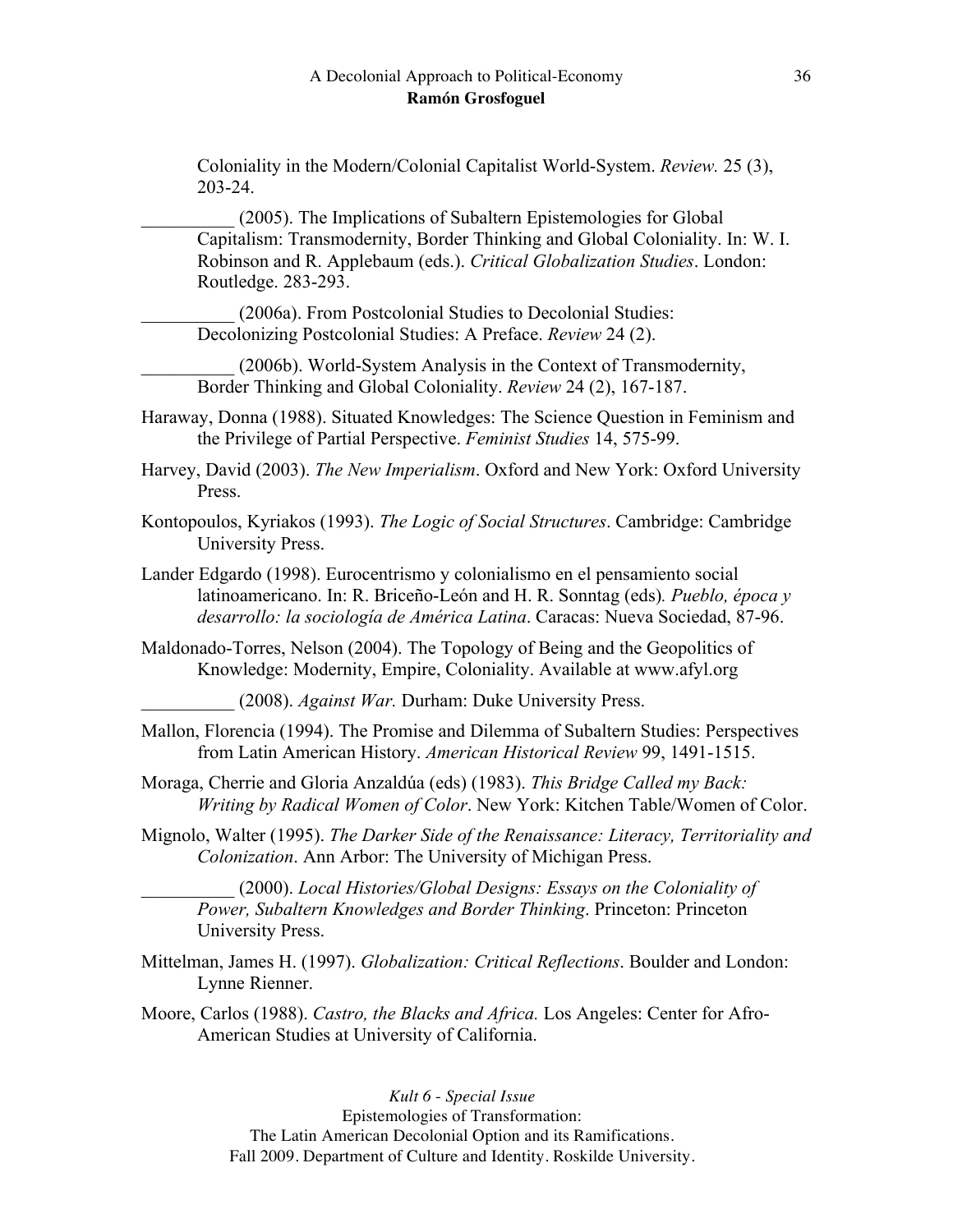Oyewùmí, Oyéronké (1997). *The invention of women: Making an African sense of Western gender discourses.* Minneapolis: University of Minnesota Press.

Quijano, Aníbal (1991). Colonialidad y Modernidad/Racionalidad. *Perú Indígena* 29, 11- 21.

\_\_\_\_\_\_\_\_\_\_ (1993). 'Raza', 'Etnia' y 'Nación' en Mariátegui: Cuestiones Abiertas. In R. Forgues (ed.). *José Carlos Mariátgui y Europa: El Otro Aspecto del Descubrimiento*. Lima: Empresa Editora Amauta S.A., 167-187.

\_\_\_\_\_\_\_\_\_\_ (1998). La colonialidad del poder y la experiencia cultural latinoamericana. In: R. Briceño-León and H. R. Sonntag, (eds): *Pueblo, época y desarrollo: la sociología de América Latina*. Caracas: Nueva Sociedad, 139-155.

\_\_\_\_\_\_\_\_\_\_ (2000). Coloniality of Power, Ethnocentrism, and Latin America. *Nepantla, Views from South,* 1(3), 533-580.

Quijano, Aníbal and Wallerstein, Immanuel (1992). 'Americanity as a Concept, or the Americas in the Modern World-System. *International Journal of Social Sciences*  134, 583-591.

Robertson, Roland (1992). *Globalization*. London: Sage Publications.

- Said, Edward (1979). *Orientalism*. New York: Vintage Books.
- Rodriguez, Ileana (2001). Reading Subalterns Across Texts, Disciplines, and Theories: From Representation to Recognition. In: I. Rodriguez (ed.): *The Latin American Subaltern Studies Reader.* Durham and London: Duke University Press.

Saldívar, José David (1997). *Border Matters*. Berkeley: University of California Press.

Santos, Boaventura de Sousa (2007). Beyond Abyssal Thinking: From Global Lines to Ecologies of Knowledges. *Revista Crítica de Ciências Sociais* and *Eurozine*. 1- 35.

- Sassen, Saskia (1998). *Globalization and its Discontents*. New York: New Press.
- Spivak, Gayatri (1988). *In Other Worlds: Essays in Cultural Politics*. New York: Routledge, Kegan and Paul.

Vila, Carlos M. (1992). *La Costa Atlántica de Nicaragua*. Mexico: Fondo de Cultura Económica.

Wallerstein, Immanuel (1974). *The Modern World-System*. New York: Academic Press.

\_\_\_\_\_\_\_\_\_\_ (1979). *The Capitalist World-Economy.* Cambridge and Paris: Cambridge University Press and Editions de la Maison des Sciences de l'Homme.

\_\_\_\_\_\_\_\_\_\_ (1984). *The Politics of the World-Economy*. Cambridge and Paris: Cambridge University Press and Editions de la Maison des Sciences de l'Homme.

\_\_\_\_\_\_\_\_\_\_ (1991a). *Unthinking Social Science*. Cambridge: Polity Press.

*Kult 6* - *Special Issue*